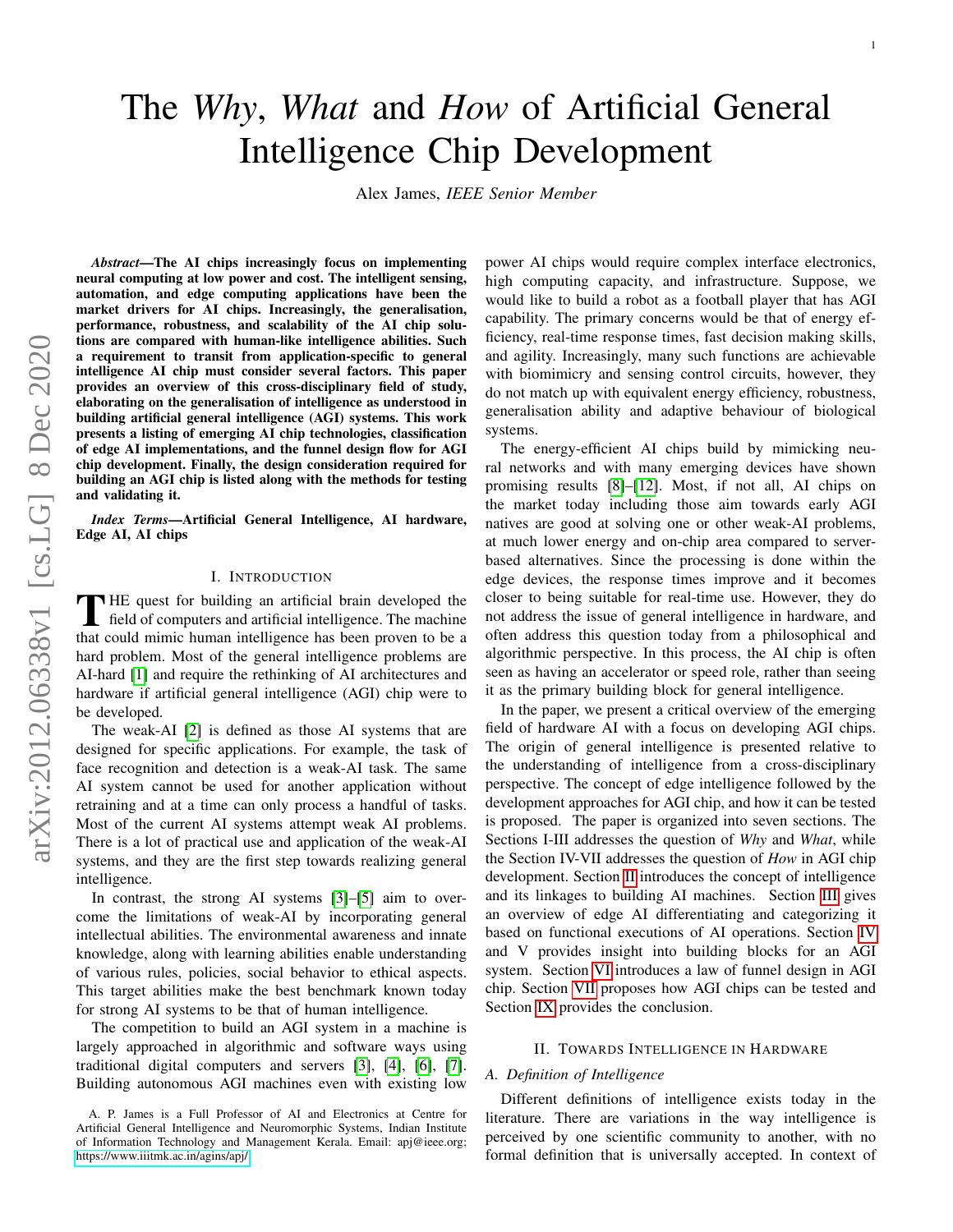machine intelligence, Legg and Hutter's [\[13\]](#page-11-1) definition standout as a prominent one that in essence defines intelligence as an agent's ability to perform a set of task and achieve goals in a diverse set of environments.

The agent can be implemented in the form of a software or hardware or more likely a combination of both in AI hardware perspective. Such agents if they were to survive diverse challenges would need the ability to reason, plan, solve problems, think abstractly, comprehend complex ideas, learn quickly and learn from experience.

The general intelligence originates from the ability to comprehend and survive in diverse set of environmental conditions. Further, individual tasks can be executed in logic operations and rules programmable with minimalist learning.

In cognitive studies, the idea of generality and purpose drive intelligence map to the theory of fluid and crystallized intelligence [\[14\]](#page-11-2), while, holding a deeper link and connection to the ideas of mind. There are two floating ideas of mind, (1) being bounded by evolution that makes it very deterministic and with limited ability to learn, and (2) being an unbounded general purpose system that can learn and solve any problem [\[15\]](#page-11-3).

The tasks are relatively easier to quantify and evaluate in AI studies, that can be implemented as application driven assessments. The generality however, is unbounded by the conditions presented to the intelligent system, and are harder to quantify and evaluate.

*a) Evolution-driven intelligence:* The idea that intelligence is evolution driven, and ability to solve a problem is derived from the task specific adaptions makes it a compelling case for machine intelligence. In essence, one can think this as divide and conquer approach where a complex task is divided into several sub-tasks. If an AI system can solve each sub-task individually, it is assumed that it can solve the cumulatively resulting complex task.

In terms of AI hardware, this can be considered as a modular approach to build higher form of intelligence. For example, each AI circuit block within a chip could be fine-tuned to solve a specific problem such as image recognition, object recognition, and speech recognition. Several such blocks together forms an AI chip that can then collectively solve a complex problem that make use of multi-modal analysis and decisions performed by individual blocks. The task specific adaptations in this case would need memory and rules to make it work, which should be provided by humans. The idea of learning in this case is highly simplified to specific tasks under strict constraints.

This idea is in firm alignment with that of the Minsky's view of AI [\[16\]](#page-11-4). Where the science of building AI was coupled to the set of tasks the humans program it to do. Hence, indirectly mapping the human skills and knowledge to a deterministic and organised representations of rules and memory becomes the norm.

*b) Generalisation-driven intelligence:* The idea of generalisation gives a bigger importance to adaptation and learning. In this approach, the intelligence development is envisioned as the ability of the system to learn new tasks, and solve problems that are unknown previously to the system. The pioneers like Turing, McCarthy and Papert were first few to extensively envision the generalisation view of intelligence [\[16\]](#page-11-4), [\[17\]](#page-11-5).

Until the development of machine learning and deep learning systems, the evolutionary-driven intelligence dominated the field of AI. In present times, there is hardly any disagreement on the need to approach AI through learning and assess its ability to adapt to unknown problems. However, the immediate requirements in the AI industry are task specific applications, that often do not need high generalisation ability.

The inculcation of many ideas from the past support towards this. The foremost from the AI literature is the ancient idea of Tabula Rasa [\[18\]](#page-11-6), where the mind is considered as a blank slate, and anything can be written on it that is enriched by experiences in time. An untrained neural network can be considered as a 'Tabula Rasa' in the sense that it can be trained to perform a given task through weight updating algorithms. Although, it may make sense to establish this correlation, it is an incorrect assumption given the various progress in the developmental studies related to intelligence contrast this.

*c) Human intelligence:* Several studies from developmental psychology point out that both evolution and blank slate only approach to intelligence is wrong. Instead, the mind is capable of high degree of generality, not limited by innate skills and capable to acquire new skills throughout the life. At the same time, our cognitive abilities are specialised by evolution that is driven by biological priors and evolutionary limitations that dismantle 'blank slate' theories as well.

The fact that humans are capable of excelling in specific tasks and skills compared to many other animals are a testament to this. Understanding human cognitive priors are essential to developing human like intelligent forms.

There are several priors that help humans perform intelligent tasks [\[19\]](#page-11-7). They can be grouped as:

- 1) Motor-sensory priors: These are motor-sensory skills that humans are born with such as ability to move, react and respond to sensory inputs. The reflexes such as vestibulo-ocular reflex is a good example of this, where the head movements coordinate strongly with the eye movements.
- 2) Meta-learning priors: These are the underlying strategies what define how we learn any tasks. For example, the idea of functional modularity, hierarchical information processing, spatio-temporal information coding, decoding and organisation can be classified under this.
- 3) Knowledge priors: These priors gives a broader sense of the environment around us. For example, the shapes of objects, innate indication about space and depth, innateness of numbers, sense of time, and sense of social intuitions.

The development of AI hardware that cater to only motorsensory priors such as using sensors and responses helps to imitate an artificial human body without general intelligence abilities. While, meta-learning priors form the key aspects of intelligence that enable learning and help solve problems, AI chips today make use of various forms of meta-learning priors, and are in constant effort to identifying newer and efficient learning implementations. In contrast, the knowledge priors help assess the AI chip implementations against human like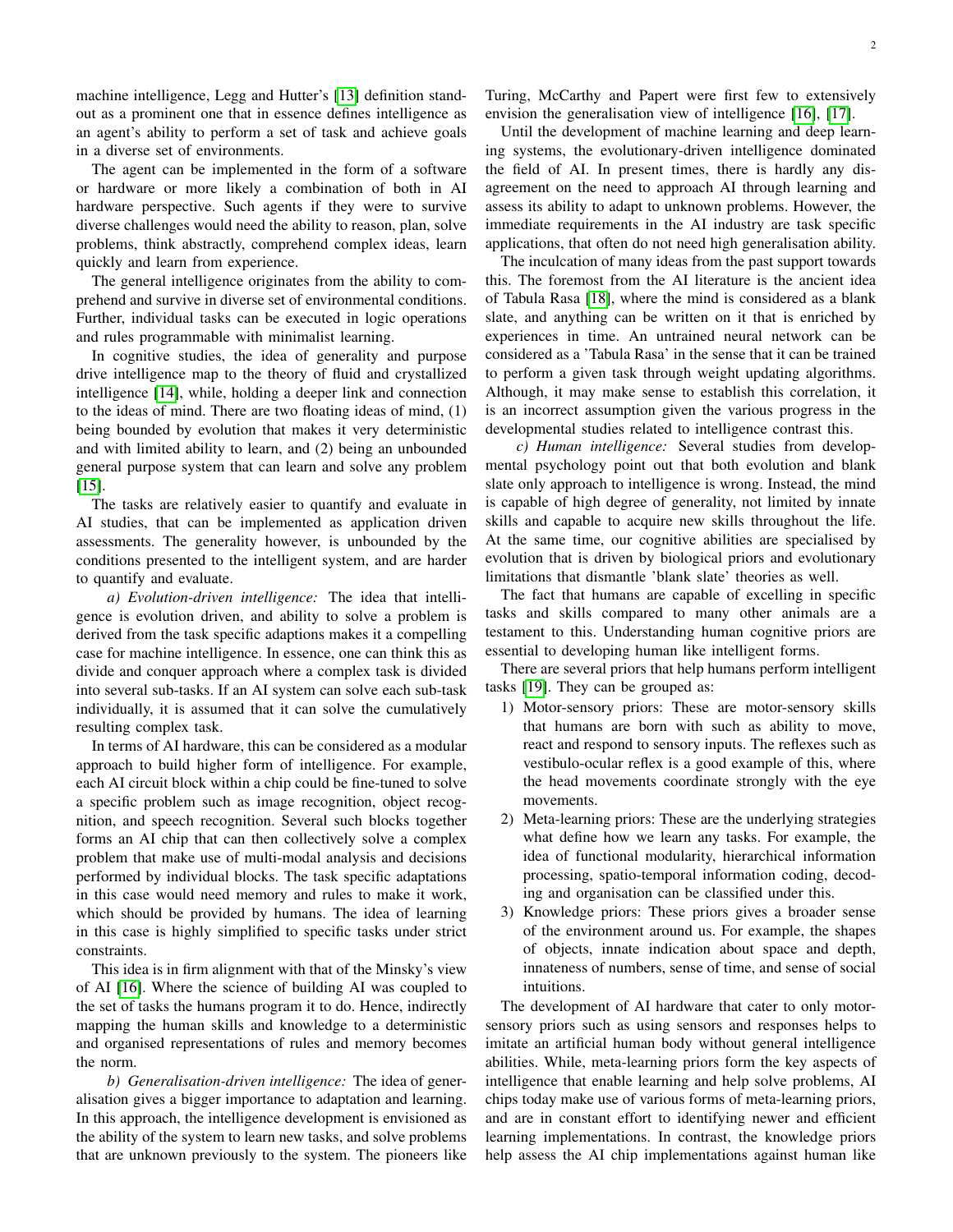intelligent tasks. The AI chips that could potentially include programmed number of knowledge priors could trick the specific test to show human like intelligence ability, however, they do not represent general intelligence, and such system should not considered as AGI systems.

#### *B. From General Intelligence to AGI*

AGI aims to embed general intelligence abilities in machines and are also known as 'full AI' or 'strong AI' systems [\[4\]](#page-10-4), [\[5\]](#page-10-3), [\[20\]](#page-11-8). There is no evidence of practical *strong AI* systems that exist today that matches fully with human like intelligence, although there have been active attempts to build libraries and software to build such systems. While, these software and libraries are essential to progress the AGI, they alone cannot achieve physical compactness and energy efficiency required for such complex systems. This is where, AGI chip development becomes important, where either they become supportive tool as an accelerator to algorithms or that can have innate priors embedded within its hardware.

The knowledge priors are extensively used in testing AGI algorithms, by giving and comparing human-like challenges to AGI system. Examples include: (1) testing the AGI system by making it take a university program and obtaining a degree, (2) testing the ability of the AGI to perform in a job, (3) testing the ability of AGI system to make a coffee, and (4) perform Turing test [\[5\]](#page-10-3), [\[21\]](#page-11-9)–[\[24\]](#page-11-10).

The AGI system should be able to solve 'AI-hard' problems [\[25\]](#page-11-11), [\[26\]](#page-11-12), that would require the use of natural language processing, computer vision, and understand images, emotions, and environment. With the current state of the art AI system, solving an AI-hard problem requires the assistance of humans in addition to the acceleration provided by computing machines.

Majority of AI methods aim to mimic the functional and/or structural behavior of the neural networks. The functional understanding of brain is emulated through knowledge representation, statistical models and complex networks. Mimicking biology driven human intelligence will require the application of the concepts of feedback and feedforward propagation of information, and integration of sensing mechanisms, along with meta-learning priors and knowledge functions specific to tasks.

The brain is considered as the benchmark system for AGI research. There are many approaches in neuromorphic computation that aim for achieving energy efficiency and performance benchmarks of the brain [\[27\]](#page-11-13), [\[28\]](#page-11-14). The performance of the AI systems has considerably improved due to the availability of high-performance computers and excessive capturing of labeled data. As more and more sensors are connected to the devices, the volume, veracity, and velocity of data increase. The deep learning architectures [\[29\]](#page-11-15) can use the data to arrive at improved classification and recognition accuracy.

## *C. AI Hardware*

The neuromorphic computing is inspired by the information processing in a human brain by mimicking the operation principle and structure of the neurons and synapses (Figure [1](#page-3-1) (a)). Low power intelligent information processing is a key concept in neuromorphic computing inspired by the human brain which performs complex processing tasks consuming nearly 20 W of power. The first task-specific neuromorphic systems have been developed for specific applications, such as object recognition or prediction of specific data. The second generation of the neuromorphic systems is moving towards the tasks corresponding to human cognition, like adaptation and interpretation of the unknown information, and a final goal of building strong AI systems [\[30\]](#page-11-16), [\[31\]](#page-11-17).

*1) Neuromorphic systems:* There are numerous practical implementations of neuromoprhic chips. Some examples are HICANN, HICANN-X [\[32\]](#page-11-18), SyNAPSE [\[33\]](#page-11-19), SpiNNaker, SpiNNaker-2 [\[34\]](#page-11-20), True North [\[35\]](#page-11-21), Neurogrid [\[36\]](#page-11-22), IFAT [\[37\]](#page-11-23), ROLLS [\[38\]](#page-11-24), DYNAP-SEL [\[39\]](#page-11-25), Loihi [\[40\]](#page-11-26) and SBNN [\[41\]](#page-11-27). Besides, CMOS devices have gained popularity in the recent years, and its practical realisation is also on the raise.

The development of neuromorphic computing and architectures is facilitated by the scaling of the transistors and development of the emerging technologies, such as ReRAMs, PCMs, and STT-RAM, allowing to increase the density of the devices on-chip and reduce the power consumption [\[42\]](#page-11-28). Neuromorphic computing involves the acceleration of traditional computing architectures and the development of low power AI chips useful for edge devices and near-sensor processing (Figure [1](#page-3-1) (b)). The acceleration of traditional architectures includes various accelerators, like spike-based processors [\[43\]](#page-11-29), and in-memory computing architectures [\[44\]](#page-11-30).

Among the emerging devices for building AI hardware, the class of non-volatile memory memristive devices stands out, as they have useful properties that mimic the neuron's electrical behavior [\[45\]](#page-11-31). When a stimulus voltage pulses with a constant magnitude and time period are applied across the memristors over a period of time, the current output drops, indicating that there is an adaptive behavior. This correlates with single-neuron behavior, as it resembles neurons being able to learn a stimulus. Multiple memristor neurons can be arranged in a crossbar architecture [\[46\]](#page-11-32), [\[47\]](#page-11-33) and the voltage difference across the devices carefully tuned, to emulate a spiking neural network [\[48\]](#page-11-34), [\[49\]](#page-11-35). Several configurations of the crossbar architectures are possible to emulate various known artificial neural networks such as multi-layered perceptron, deep neural network, convolutional neural network, long shortterm memory, and generative adversarial networks.

The non-idealities of CMOS-memristive/emerging devices based crossbar systems include the scalability issues and leakage currents, non-linearity during programming, variabilities in resistive levels, limited number of stable resistive states, aging issues, drifting of resistive levels, device failures, endurance issues and limited lifetime of real memristive devices [\[50\]](#page-11-36)– [\[52\]](#page-12-0). These make real-time learning with emerging devices to be a nontrivial task. This also implies the need to have smarter ways to train, program, and implement algorithms.

*2) Digital neural chips:* The digital neural chips are the most established AI chip implementations for practical use. The synaptic operation, i.e. the 'multiply and accumulate' (MAC) operation is implemented using digital logic. Some of the implementations are Diannao [\[53\]](#page-12-1), Dadiannao [\[54\]](#page-12-2), Pudi-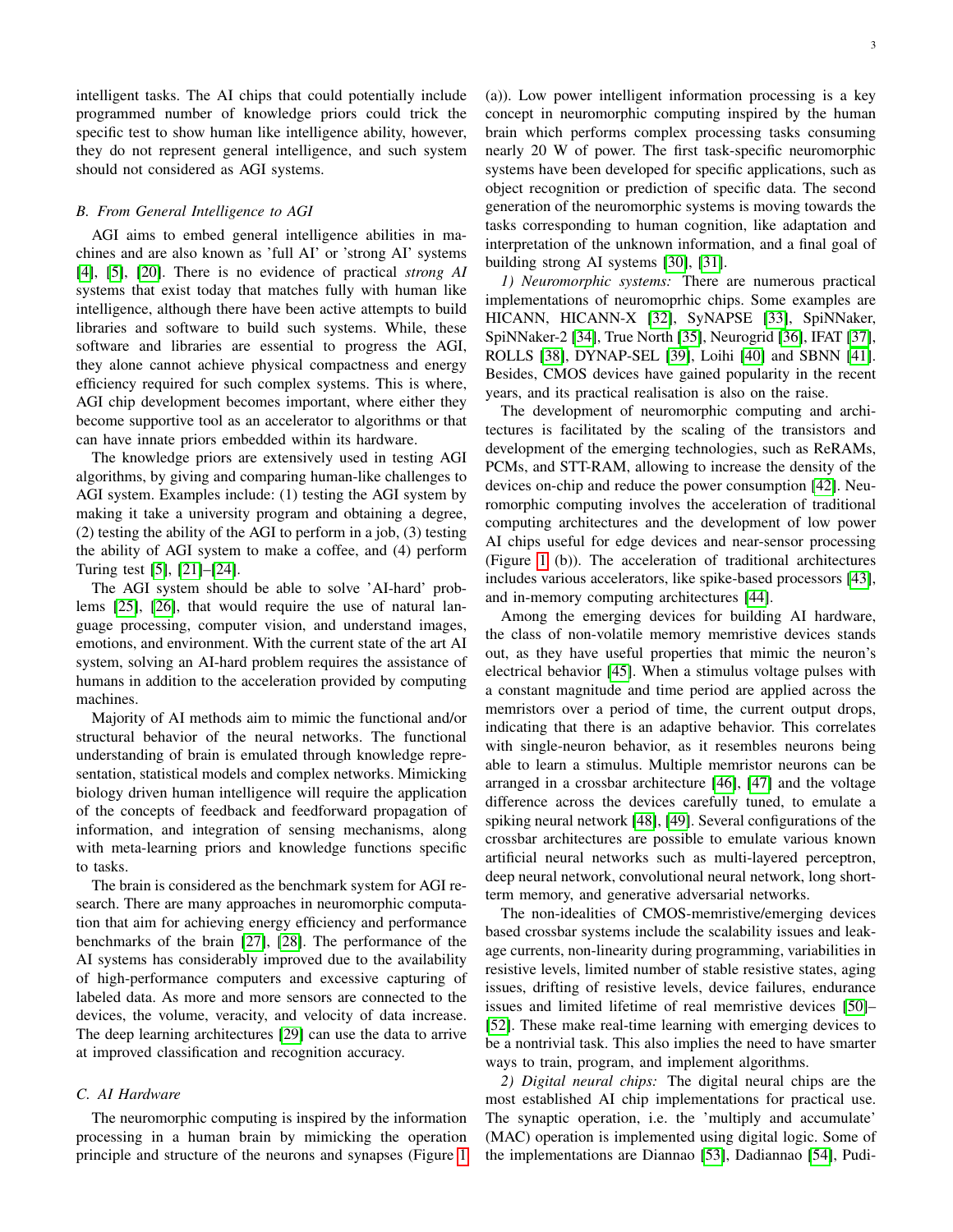

<span id="page-3-1"></span>Fig. 1. An overview of hardware on-chip neural networks. (a) shows the key benchmarks for AI chip, (b) illustration of in-memory computing and applications, (c) SNN concept, (d) crossbar

annao [\[55\]](#page-12-3), Shidiannao [\[56\]](#page-12-4), Eyeriss [\[57\]](#page-12-5), EIE [\[58\]](#page-12-6), Origami [\[59\]](#page-12-7), Envision [\[60\]](#page-12-8), TPU [\[61\]](#page-12-9), Tesla, DPU, Q4MobilEye, Parker, S32V234, and Myriad 2 [\[62\]](#page-12-10). A distinct from CPU and GPU chips that are controlled by software algorithms, the digital neural chips uses dedicated hardware units for accelerating neural computations.

The hardware performance of digital neural chips is assessed based on MAC operations per second (i.e. two floating point operations), throughput and clock frequency. Only about 10% of area in the chip is occupied by neurons, while the rest is occupied by memory units and control circuits.

*3) Other emerging systems:* The carbon nanotube (CNT) along with thin film transistor (TFT) has been used to build synapsis. It is also feasible to fabricate 3D architecture of CNT TFTs logic with vertical metal oxide memristors (as non volatile memory (NVM)) and silicon logic [\[63\]](#page-12-11), [\[64\]](#page-12-12). This approach show the possibility to have high package densities that could be used to scale up the neural network implementations. Another option is the use of semiconducting nanowires that demonstrate NVM properties [\[65\]](#page-12-13).

Another post-CMOS strategy that is upcoming is the use of quantum computing. Recently, researchers started developing "Noisy Intermediate Scale Quantum" (NISQ) chips that aim to have 50-100 qubits [\[66\]](#page-12-14). The possibility for quantum chips to run several operations in parallel, inspire the design for quantum neural network. Attempts are made to build quantum neural network using silicon fabrication techniques, implemented on a NISQ chip with 170 control parameters in 2-by-5-millimeter area [\[67\]](#page-12-15).

#### III. EDGE AI CHIPS

<span id="page-3-0"></span>The intelligence at edge has been a major driver in the recent development of AI chips. Table 1 shows a collection of most popular hardware solutions for edge AI implementation available in the market today. Most, if not all, of the commercial

solutions of Edge AI hardware, are based on digital and mixedsignal logic and include concepts of in-memory computing and parallel computations for speeding up the MAC operations. Like any hardware computing solutions, the AI chips differentiate in terms of performance issues resulting from memory bandwidth, multiple I/O channels, memory architecture, modularity and scalability of the computing/embedded AI architecture, parallel and pipelined architectures, and ability to easily map AI architectures into AI chips.

Current research in neuromorphic computing and neural chips focuses on spiking neural networks and spike-based systems [\[68\]](#page-12-16), probabilistic computing [\[69\]](#page-12-17), [\[70\]](#page-12-18) and ReRAM based networks (Figure [1](#page-3-1) (c)). Such systems involve the development of analog and mixed-signal architectures which can also be useful for near-sensor processing, rather than purely digital designs. Spike-based systems rely on the spike-timingdependent plasticity (STDP) principle of the neural computations [\[71\]](#page-12-19). The good examples of SNN-based chips are TrueNorth by IBM and Loihi by Intel. Probabilistic computing relies on the fundamentals of uncertainty and noise in the natural data processing. ReRAM-based networks mostly focus on the crossbar-based multiply and accumulate operations, while accelerating the processing with analog domain computation using low-power emerging devices. The advantages of such systems are small on-chip area, high-density computations, and low power consumption. However, the ReRAM based neuromorphic systems suffer from endurance and robustness issues, limited precision, and device variability as the technology is relatively new. Also, the development and fabrication cost of such a system can be high, as the technology has not become mature yet.

The ability of the chips to handle large scale neural network architectures vary. As the number of neurons and layers in the architectures increases, it becomes challenging to run inference problems in real-time. Mainly, optimization of an architecture for a general-purpose AI hardware is not an easy problem, as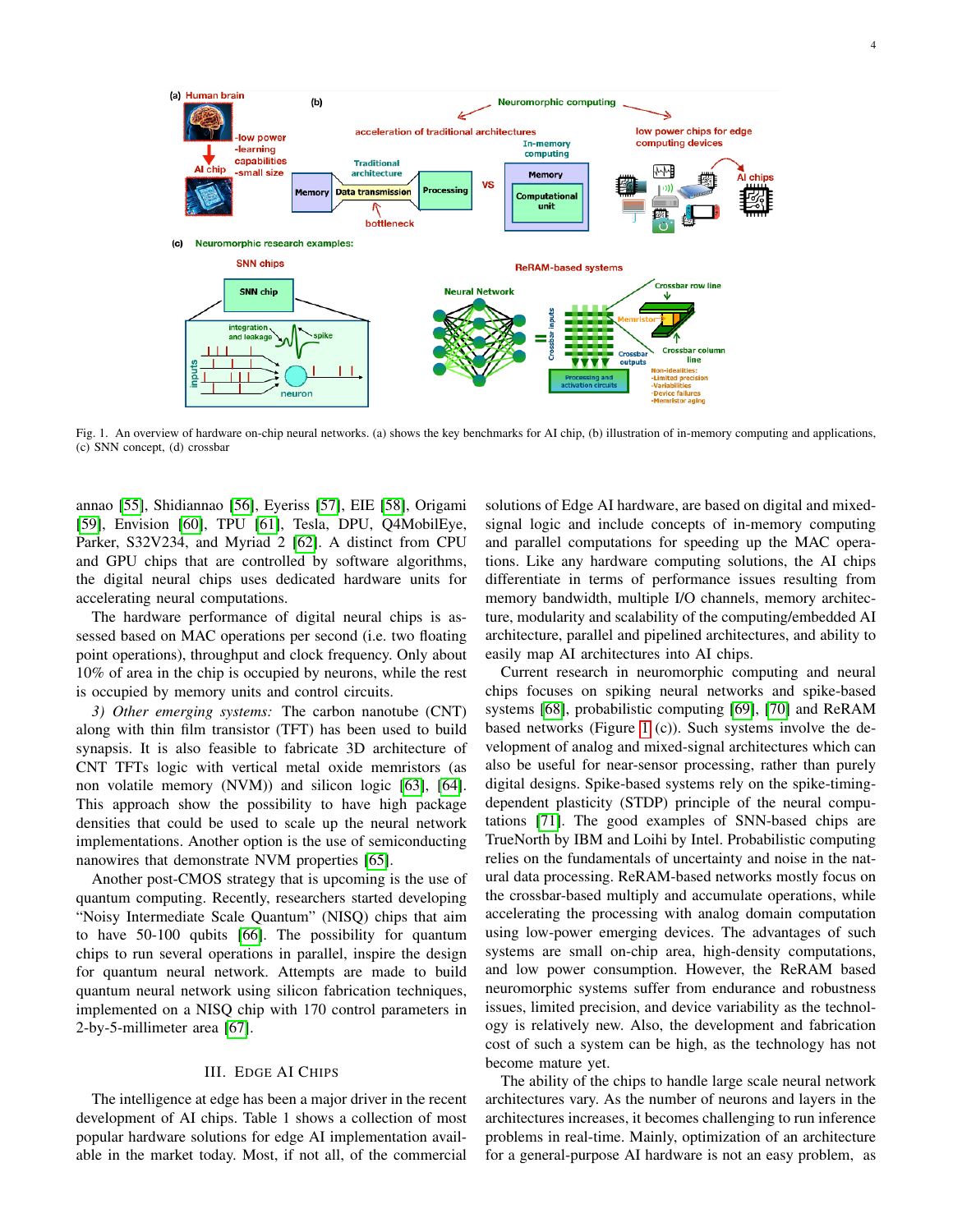| Solution            | Specification          |                                          |                             |                           |                                     |
|---------------------|------------------------|------------------------------------------|-----------------------------|---------------------------|-------------------------------------|
|                     | Processor              | Memory                                   | Power                       | Speed                     | <b>Size</b>                         |
| Coral Dev Board     | <b>TPU</b>             | 1GB RAM + 8BG flash                      | 0.5W per TOPS (2 TOPS)      | 4 TOPS                    | $48mm \times 40mm \times 5mm$       |
|                     |                        | memory                                   | per W), USB $(5V)$          |                           |                                     |
| Jetson TX2          | Embedded GPU           | 8 GB RAM + 32 GB Flash                   | $7.5 - 15W$                 | 1.3 TFLOPS                | $87$ mm $\times$ 50 mm              |
|                     |                        | Memory                                   |                             |                           |                                     |
| Jetson Nano         | Embedded GPU           | 4 GB RAM + 16 GB Flash                   | $5-10 W$                    | 0.5 TFLOPs                | $69.6$ mm $\times$ 45mm             |
|                     |                        | Memory                                   |                             |                           |                                     |
| Intel Movidius Neu- | Performance<br>High    | 1 GB RAM + 4GB Flash                     | 1W                          | The USB3 interface- Super | $72.5$ mm $\times$ 27mm $\times$ 14 |
| ral Compute Stick   | <b>VPU</b><br>(vision) | memory                                   |                             | Speed (5 Gbps) or High    | mm                                  |
|                     | processing unit)       |                                          |                             | Speed (480 Mbps) modes    |                                     |
| Raspberry Pi 4      | Quad core 64-bit       | 1. 2 and 4GB LPDDR4                      | 3.4 watts                   | 1.5GHz                    | $85.6$ mm $\times$ 56.5mm           |
|                     | <b>ARM-Cortex A72</b>  | RAM options                              |                             |                           |                                     |
| OpenMV Cam          | low power camera       | 512KB RAM + 2 MB Flash                   | Consumes 100 mA while       | 480 MHz                   | $45$ mm $\times$ 36mm $\times$ 30mm |
|                     | board for visual data  | Memory                                   | idle and 140 mA when pro-   |                           |                                     |
|                     | processing             |                                          | cessing images, 3.3V        |                           |                                     |
| SparkFun Edge De-   | 32-bit ARM Cortex-     | $384KB$ SRAM +<br>1MB                    | 6uA/MHz, 1.8V - 3.6V        | 48MHz CPU clock, 96MHz    | $40.6$ mm $\times$ 40.6mm $\times$  |
| velopment Board     | M4F processor          | Flash Memory                             |                             | with TurboSPOT            | 8.9mm,                              |
| BeagleBone AI       | 2x ARM Cortex-A15      | 1 GB RAM + 16 GB Flash                   | Power up under 100mA        | 1.5GHz                    | $45$ mm $\times$ 36mm $\times$ 30mm |
|                     |                        | Memory                                   | $(500mW)$ , USB type-C 5    |                           |                                     |
|                     |                        |                                          | volt, 2.5 amp               |                           |                                     |
| VC1902<br>Versal    | Versal VC1902          | <b>UDIMM</b><br>DDR <sub>4</sub><br>8GB. | 12V Wall Adapter and ATX    | 33 to 133 peak TOPS (for  | $190$ mm $\times$ 241mm             |
| <b>ACAP</b> Board   |                        | LPDDR4 Component 8GB                     | PCIe 8pin $(6+2)$ Connector | INT8 and INT16 opera-     |                                     |
|                     |                        |                                          |                             | tions), or 8 TFLOPS for   |                                     |
|                     |                        |                                          |                             | FP32 operations           |                                     |

TABLE I POPULAR COMMERCIAL SOLUTION AVAILABLE FOR EDGE AI HARDWARE

the optimal configuration varies from one problem to another. Another well-known problem is that with an increase in architecture size, there is an increased need to store the weights and perform MAC computations. Almost, all general-purpose AI hardware is limited in both memory and computations, that limit and prevent implementation of large scale neural networks.

## *A. Types and purpose*

The Edge AI and Edge computing are not the same. The purpose of edge computing systems is to off-load the computing from a cloud to devices on edge. In contrsat, Edge AI is a subclass of edge computing that focuses on providing AI functions to the edge devices. The edge devices having AI functions can lead to faster real-time computations, saves energy, consume lesser bandwidth, and can improve the security of intelligent data processing.

There are different possibilities for have edge AI implemented as shown in Fig. [2.](#page-4-0) This can be classified in hardware contexts as: (1) On-device intelligence, (2) Near-device intelligence, and (3) Far-device intelligence.

*1) On-device intelligence:* On-device intelligence can be defined as the set of methods that embed neural networks within the sensors and processing units. This can be a singlechip or multi-chip solution. A good example of this is inpixel processing or in general in-sensor processing, where the sensors contain neural circuits that enable them to perform intelligent operations. Another example is a smart camera, where the sensor and co-processor can be separate units, however, the camera is a single device that performs both sensing and processing.

*2) Near-device intelligence:* The near-device intelligence hardware performs intelligent computations outside of the device, but they are physically near to the device. In these devices, sensed data is stored and basic computations performed with the device. However, the intelligent processing is done in another device that is close to the sensing device. A



<span id="page-4-0"></span>Fig. 2. Edge AI implementation categories

common example is the drones with camera, that collect the images and send them to a near-by processing station. The processing station performs intelligent processing on images trying to identify objects, perform real-time segmentation, and track.

*3) Far-device intelligence:* The far-device intelligence hardware is a cloud or server-based systems where intelligent data processing occurs away from the sensing device. The device senses the real-time signals and then transmits it for further processing in a remote server. In this system, some basic edge AI processing can be done, while the higher-level abstractions and complex processing are performed in a highperformance computing platform.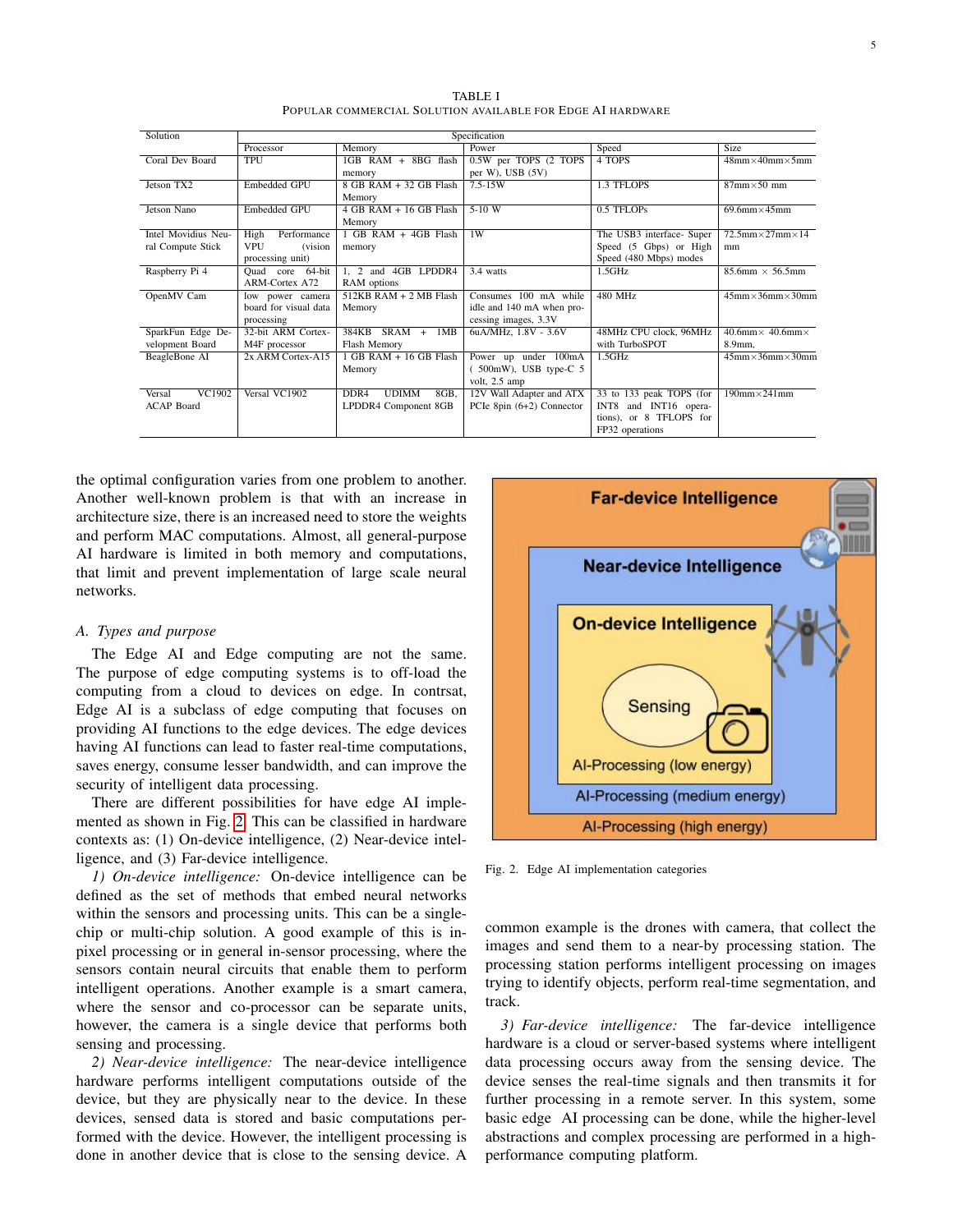#### IV. RECIPES TO BUILD AGI CHIP BLOCKS

<span id="page-5-0"></span>Incorporating various priors (as defined in Section II) are important to build AGI chips that resemble human intelligence. There are many possible approaches to arrive at AGI chip capability. At the highest level, each neural block of the chip should be trainable and configurable in many different functions. None of the AI chips today puts together the different cognitive priors required for mimicking human-like general intelligence. Following are the main practical high level concepts that need to go in the design of AGI chips: (1) Ability to reconfigure the connectivity between neurons, neural network layers and that of neural system, (2) Randomness in the strength of connections and weight assignments to incorporate generality, (3) Presence of various types and forms of feedback and feedforward networks connections, and (4) different ways of learning the networks. Collectively, these high-level concepts should aim to embedded the cognitive priors such as neuro-sensory, learning and knowledge as part of the built-in-test for the chip.

#### *A. Reconfigurability*

The ability of the brain to reconfigure is based on several factors [\[72\]](#page-12-20), [\[73\]](#page-12-21). Often memories and events are strongly linked to the ability to forget, store, and filter information. The reconfigurability is time-dependent and dynamic and depend on input stimuli.

Consider the connectivity strength between any two nodes  $\{n_1, n_2\}$  as c then, any input stimuli  $s_1$  can influence the change in the state of connection from  $c(t_1)$  to  $c(t_2)$ , however, not necessarily changing the network decision  $d<sub>o</sub>$ . Any change in the network decision  $d_0$  due to the change in input stimuli  $s_1$ implies that the neural network learns a new behavior. There can be a direct or indirect relationship between the stimuli and the ability of the network to be reconfigured. The flexibility of the network to be reconfigured offers the development of multiple network structures from the same common blocks.

The memories and computations co-exist in neural networks [\[74\]](#page-12-22), [\[75\]](#page-12-23). Unless the reconfiguration of the network is possible in an easy manner, it will be difficult to encode the input stimuli and capture the variations of the encoded stimuli within the network. A fully connected network would involve a connection between the neuron within the layer and between the layers. The connections will also be fed back to the neuron within the same layer and will connect to the neurons in the previous layers. The ability to connect, disconnect, and reconnect the neurons can define the architecture, and the memory functions of the network.

## *B. Randomness*

It is understood that as the brain learns stimuli over a period of time, it shows stronger functional connections while having a decrease in randomness within the networks [\[76\]](#page-12-24). In contrast, it has been seen in artificial neural networks that random dropouts can benefit learning, and improve the robustness of the networks [\[77\]](#page-12-25)–[\[79\]](#page-12-26). The amount of randomness can have a major impact on the learning ability of the networks.

As the randomness increases, the learning will take a longer time, while it also helps to understand newer information. The number of weights in a network is limited, having a percentage of weights exhibiting random variations alters the connectivity and decision space of the neural network. It is very well understood that a young brain develops fully connected networks and gradually lose those connections as learning occurs [\[80\]](#page-12-27)–[\[82\]](#page-12-28). As aging occurs to the brain, they become exposed to various rewiring of the brain and become less efficient [\[83\]](#page-12-29). The randomness in the brain is also attributed to the ability of humans to be creative [\[84\]](#page-12-30)– [\[86\]](#page-12-31). It can be assumed that the ability to randomly rewire the parts of the brain to process newer information makes the information processing in the brain robust even with a reduced efficiency as the aging occur.

The randomness also occurs in the input encoding of the stimuli, the neuron thresholds, and the charge-conductance mechanisms. As each neuron has minor variation in size, volume and structure, they respond differently to the same input stimuli yet makes the overall architecture robust for learning new information, providing evidence to the importance of randomness in the intelligent design. Analogous to this, the in-memory computing [\[44\]](#page-11-30), and analog computing [\[87\]](#page-12-32) often naturally observe randomness in the artificial neurons, drawing similarities to the biological neurons. The dot-product computation implemented as multiply and accumulate operation with crossbar architecture [\[47\]](#page-11-33) is a good example of this. The weighted summation of input voltages when reading as output currents in the crossbar often has errors, resulting from the conductance variations of the crossbar nodes or that from the leakage currents and parasitic effects of the switches. While these errors exist, the crossbar along with activation functions in a neural network architecture compensates for these errors. The errors can be compensated by tuning the conductance of the nodes, and robustness improved by adjusting the thresholds and shape of activation functions.

# *C. Role of feedback and feedforward loops*

Both feedback and feedforward networks exist in the human brain [\[88\]](#page-12-33)–[\[91\]](#page-12-34). The studies in the past have argued for the feedforward networks to play a major role in the prediction mechanisms, while the feedback to be important to generalisation and learning abilities. Inferences and decisions often require information processing through the layered neural networks in the shortest possible time. It should be noted that all information-processing mechanisms in the human brain are dynamic and real-time. Once an inference is made, some forms of actions follow; needless to say even inaction is an action. The actions are also influenced by various cognitive priors, and the interplay between the feedback and feedforward networks are essential. As such most neural networks that contribute to intelligence in the brain are recurrent, stochastic, dynamic, and deep.

It can be also argued that the number of feedback and feedforward networks in the human brain far exceeds than that of other animals. As the density of neurons increases, they lead to many different possible combinations for feedbacks, which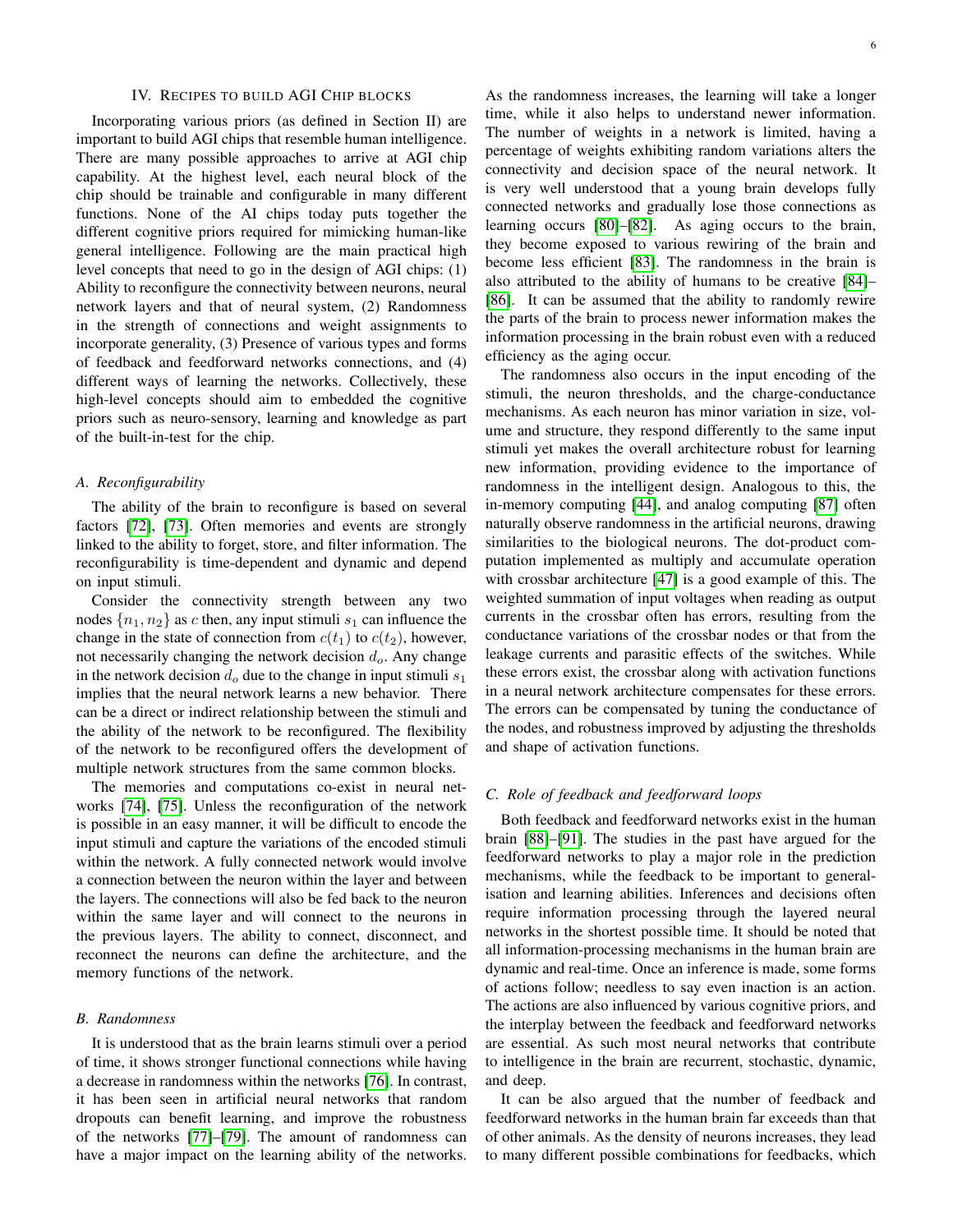contributes to the higher holistic sensing ability of the humans - be it vision, speech, smell, or touch. Although many animals have one or other heightened forms of senses, humans can collectively use different senses to build awareness. The selfawareness originates from the basic responses of the senses and the perception of the world that is mentally visualized. Feedbacks in this sense, are essential for building newer learning priors and knowledge paths.



<span id="page-6-0"></span>Fig. 3. Increasing complexity with increasing sensory feedbacks and decisions

Figure [3](#page-6-0) shows the overall high-level structure of the realtime neural system that mimics general intelligence. The AGI system should be able to integrate the motor-sensory priors that are basic senses humans are used to and be able to sense and extract the features through neural encoding mechanisms. The sensory neurons after processing the stimuli send it to a series of neural networks that have feedback and feedforward networks. The local decisions from information obtained from each of the senses are further processed by the network of decision networks that construct the memories and have the ability to fuse the information to make meaningful conclusions. The neurons that uses such meta-learning priors are considered as the building blocks, and as the information processing navigates through to the decision networks, the mechanisms become complex giving form and structure to the captured information. The robustness and generality of such a system is assessed using knowledge priors, that helps to qualitatively compare the performance of the AGI with that of human like intelligence.

## *D. Learning*

Learning is essential for human survival [\[92\]](#page-13-0), [\[93\]](#page-13-1). For surviving the challenges posed by the changing environment, setting a high level of motivation and reward is important [\[94\]](#page-13-2), [\[95\]](#page-13-3). Rewards and goals drive the learning process and often help to become efficient. In artificial neural networks, the rewards are set as part of the objective function, with a reduction in error as a way to make better decisions. The weights of the neural network connections are updated or changed based on the final output errors, which are propagated from one side of the network layer to another. The reduction

The brains are unique [\[96\]](#page-13-4) and the learning process in the human brain is still not fully understood. Every part of the brain has a function, however, when a part of the brain becomes damaged, very often some other part of the brain compensates for that loss. This is possibly due to the high level of interconnection between the neurons across the brain, which gives many possibilities of translating biological metalearning into different forms of learning algorithm.

It can be also noted that the nature of experiences and inputs that the brain receives has a lot to do with the intelligence abilities [\[97\]](#page-13-5). The highly plastic nature of the brain allows for this, whereby, learning occurs in real-time and is always online. The learning responds to previous memories, events, and updates the inferences based on the newer experiences. Eventually, the outcomes are tied to events making the learning algorithms change the expectations on objectives over a period.

Not one learning algorithm would be sufficient. The skill attainment would require the presence of mind that requires extensive use of working memory. The way the updates are done in working memory is not the same as that requiring creative forms of expressions and those involving executing the functions. It will be important to note in the design of AGI systems that one universal algorithm for learning might not be the solution, instead, the learning needs to be addressed at the level of the neuron, neural networks, and network of systems in different ways.

## *E. Scalability*

The biological neurons are known to be on the scale of billions [\[98\]](#page-13-6). The neurons in the brain architecture consist of complex connections between the neurons enhancing the functional purpose. The artificial neurons if it was to be useful would require an architecture that is scalable both structurally as well as functionally.

All most all the hardware devices and materials used for building neurons have electrical and cost limitations [\[99\]](#page-13-7), [\[100\]](#page-13-8). The ability to replicate a module from one to another is an important aspect of hardware design. Often a hierarchical approach to design helps to reduce the complexity of troubleshooting and also helps to bring out the designs faster. It can, therefore, be taken as an important principle in the scalability design of the neural network. However, most neural networks are fully connected within a layer and between the layers, which makes signal propagation and electromagnetic issues important for neural network designs.

While a weak AI chip is focused on solving problems with one type of neural network, an AGI chip aims to incorporate generalisation that can emulate multiple neural networks and functions. The aim of such AGI chips is to be fully reconfigurable such that various neural blocks can be configured to obtain specific neural functions and learning approaches such as convolutional neural networks for object recognition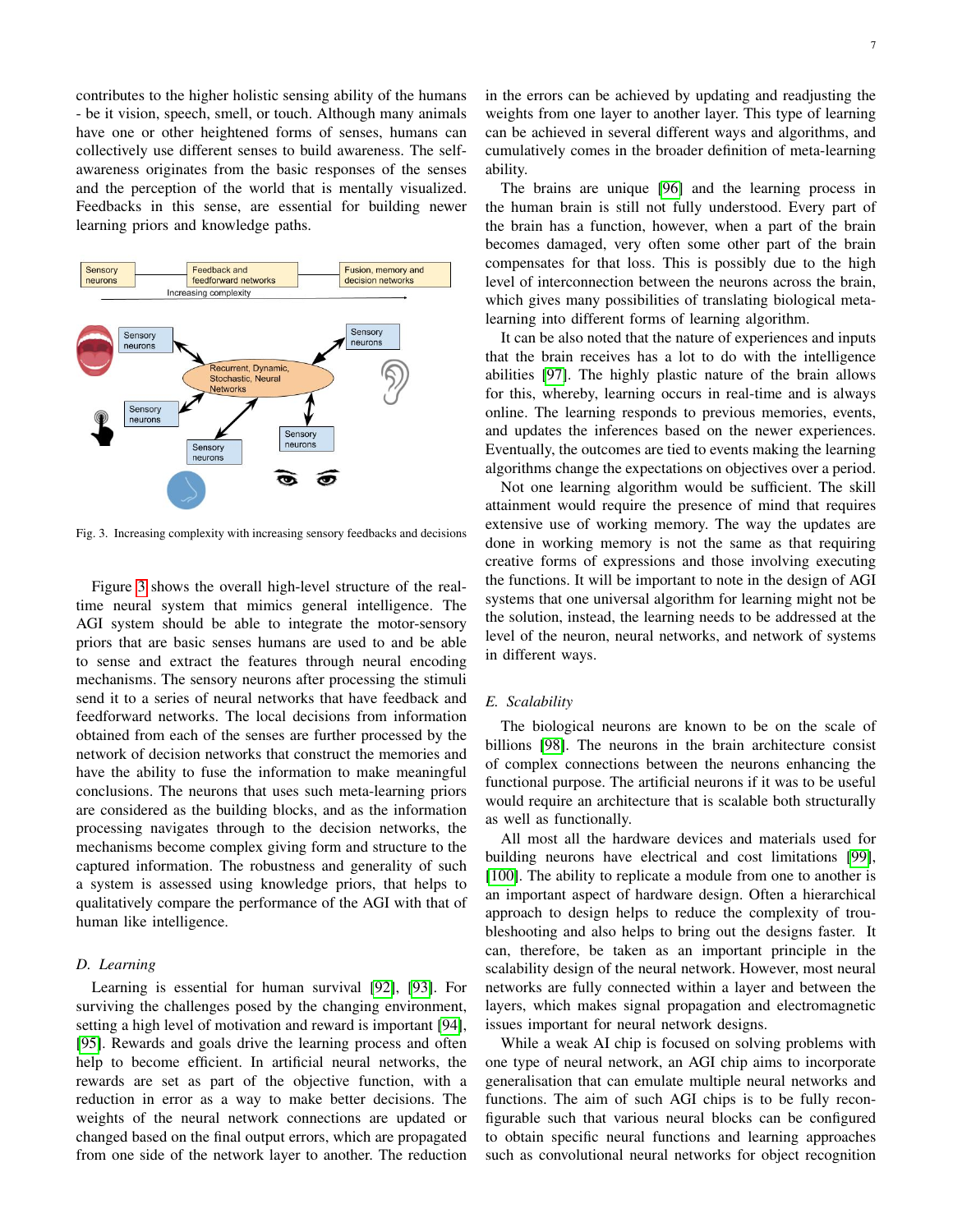from images or long short term memories for processing and predicting the weather using time series data. Collectively, they may be binded by global learning mechanisms and fusion strategies.

## V. ARCHITECTURE BLOCKS FOR AGI CHIP

The functional properties outlined in Section [IV](#page-5-0) are required to put together the AGI chip design. Extreme parallelism, hierarchy, and modularity is a key aspect to speed up the design of the AI chips. Assuming these properties are taken care of from an algorithmic and hardware perspective, we list the main hardware blocks that form an AGI processor core.

Various blocks of possible AGI chip is shown in Fig. [4.](#page-7-1) The system assumes that all signals from the sensors are timedependent and have natural variations to it.

*a) Encoding and fusion:* The signals are in analog or digital form or in combinations of it. The Spatio-temporal block performs the probabilistic encoding of the input signals. The encoding can be implemented with a variety of techniques such as Spatial Pooler in HTM, LSTM, SNN encoding, etc. When passed through a set of encoders, the signal can be fused using a feature fusion core. The commonly used feature fusion approaches include wavelet-based fusion, concatenation, weighted addition, or the multiplication of features or using a neural network to combine the feature combination.

*b) Low-level cores:* The sensory core and motion core forms the low-level cores required for the chip. The sensory core identifies the nature of the input signals as belonging to the five known human senses. It also builds the attention features required to focus on objects or regions of signals needed for an application. For example, recognizing a human's activity in a scene requires the attention of that specific human and activities as identified through visual and audio cues. The motion core is necessary to build the low-level visual features, capture the depth of the scene, build the visual perception of surroundings, and capture the sensory signals' changes with respect to time.



<span id="page-7-1"></span>Fig. 4. The block diagram of a AGI processor core.

*c) Learning cores:* The logic core, math core, memory core, motor control core, and policy/rules core take part in the learning of features and fine-tuning the predictions. The implementation of various learning algorithms, such as backpropagation, evolutionary computations, and optimisation requires modules for accelerating mathematical and logical computations. In an online learning scenario, it is required to control the sensor feedback, such as in images to adjust

the zoom, direction, and view angles, which is done using a motor control core. The intermediary variables, interrupt routines, and temporary storage is handled by the memory core, which can also be used as an in-memory computing unit. The memory core consists of both non-volatile memories for in-memory computations and volatile memories for dynamic storage. The policy and rules core keeps track of the conditions required for training the AGI system. Since an AGI system can have multiple learning algorithms and multiple neural network implementations running in parallel for different applications, it becomes essential to keep track of rules and policies specific to a given application.

*d) Decisions cores:* Most real-time AGI applications acquire signals from multiple sensors, which require processing across numerous neural networks. The decisions from various sensory processing networks, such as visual cues, audio cues, etc, require consolidation through a decision fusion core, followed by taking appropriate actions for learning or inference. The action core will further process the decisions to send signals to indicate the execution of a set of actions required for the specific application.

*e) Timing core:* The timing core organises the information flow in a sequenced order relating to events detected by the decision core. The timing core is responsible for the AGI clock and is subjective to the actual time. In other words, the time is subjective to the succession of events that occur during a period of time for a given application. The sequencing process can be done by using custom made algorithms supported by learning cores and decision cores.

The AGI processor core from the heart of the hardware for AGI system helps accelerate the algorithmic response in real-time implementations. Multiple cognitive priors and related algorithms can be implemented with such cores. Like a general-purpose computing processor, the AGI core can be used in complex computer architecture with multiple AGI cores to achieve high parallelism levels. Several possibilities of higher-level architectures from a hardware standpoint is shown in [\[101\]](#page-13-9), which can be one of the possible ways to implement with the proposed AGI processor cores.

## <span id="page-7-0"></span>VI. AGI CHIP DESIGN - A LOT OF ROOM AT TOP AND **BOTTOM**

## *A. Funnel design flow*

As the push towards meeting Moore's law becomes challenging and costly, the question of alternative devices and computing architecture grows [\[102\]](#page-13-10), [\[103\]](#page-13-11). It has been time and again quoted from the device perspective that there is "plenty of room at the bottom" and from the systems side "plenty of room at the top". This phenomenon is reflected in the usage of "more than Moore's law". This leaves us with a funnel design flow as shown in Fig [5.](#page-8-1)

There are many new devices that over the years have shown promising results for designing and implementing AI chips. Some of the alternatives to CMOS based design include FDMOS, Carbon nano-tube transitors, and FinFETs, and those that can reduce computations for neural design include memristive crossbars with ReRAM, STTRAM, etc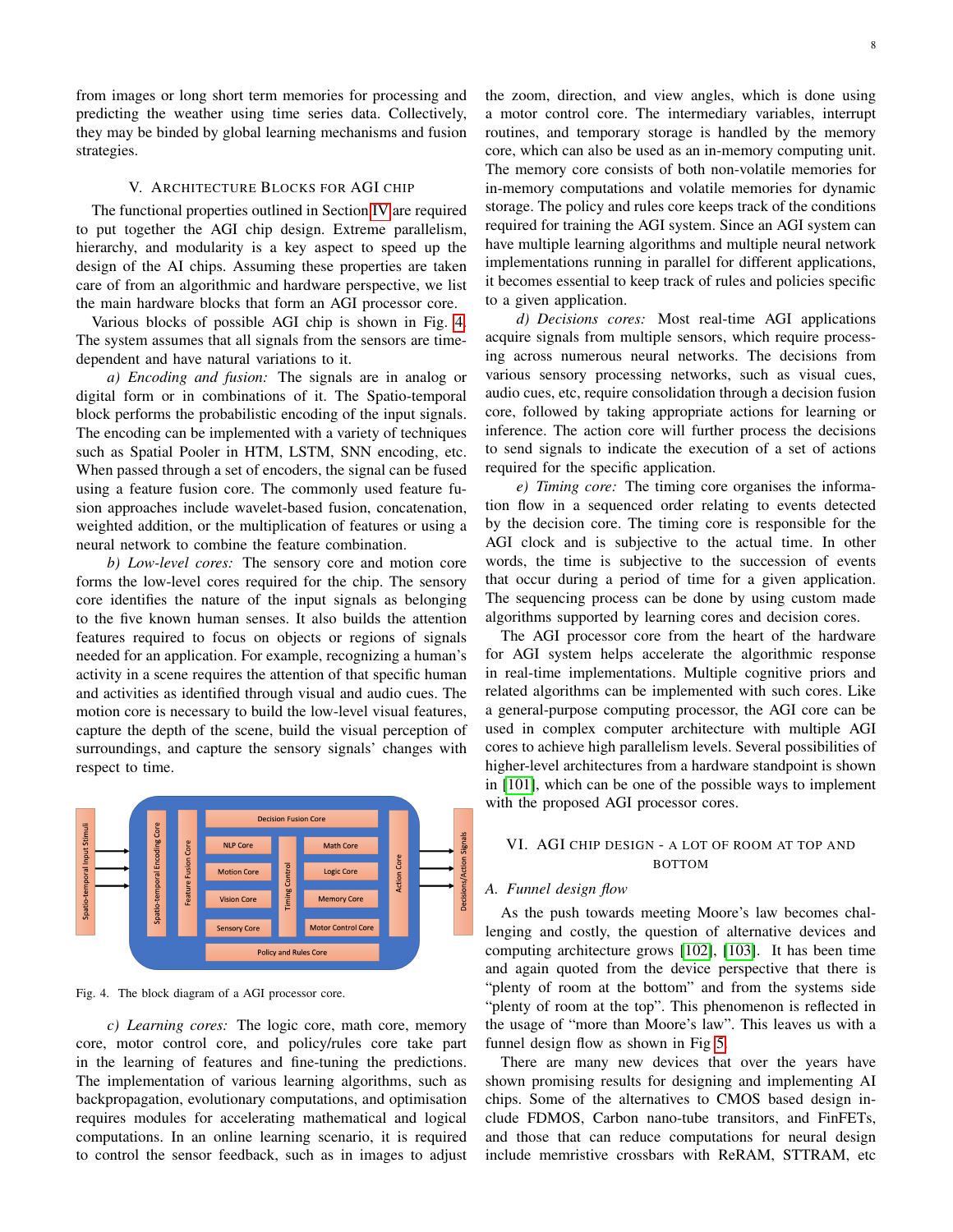

<span id="page-8-1"></span>Fig. 5. The funnel design flow for AGI Chip

[\[65\]](#page-12-13). Devices take many years of development to mature and cost a significant amount of capital investments. Due to this reason, even if there are many promising devices only very few make it through eventually to industrial use. However, it should be noted that the search for the perfect device that remains stable, reliable, which is easy to fabricate and is compatible with popular integration processes continues as the aims to pack more and more functionalities continue. This has also opened up the field of quantum devices and computing as an integral part of neural chip designs of the future.

The rigidity in the design and innovation is higher when designing standard cells, both for digital as well as analog circuits. Any performance errors in the standard cells will have a high impact on the reliable functioning of the neural chips. It's at this stage that the engineering fine-tuning and innovation steps in through a difficult path. On one side, the circuit designers would need to be aware of the device level issues, and on the other side, be able to build reliable neural blocks that can withstand the test of time. Many standard cells are used to build basic neural circuit blocks such as dotproduct computation, activation functions, and programming logic. The neural circuit block also includes efficient designs of memory and state transitions between the neural network layers. Several neural circuit blocks are required to build neural system blocks such as convolutional layers, hierarchical temporal memories, and long short term memories. And a large combination of neural system blocks is required for building AGI chip targeted at general intelligence applications. The aim of such AGI chips will be to ultimately match the wide spectrum of human intelligence, leave plenty of room for innovation, development, and applications.

## *B. Automation of chip design*

The design of the chips can be a time-consuming task. Automating the design flow is an important task to speed up the design to the manufacturing process, and for reducing the overall cost for developing an AGI chip [\[104\]](#page-13-12). Currently, in the digital chip market, there are numerous tools for automating the ASIC design flow [\[105\]](#page-13-13) that can be used for developing an AGI chip. Currently, in the digital chip market, there are a number of commercial tools available for translating the high-level codes to digital logic. The translations of mapping the logic to hardware come with different efficiency and depend on the optimization methods used and technology under consideration.

Analog design automation is, however, much more challenging than digital design automation. The device parasitics, process technology, signal integrity issues, and thermal effects can significantly impact the overall design of the analog circuit. It takes a high level of skill to analyze through each of the issues and come up with a robust solution for given process technology. The design that works for a particular transistor node size does not more often work in a lower node size. This makes the analog design challenging than digital design. One approach used for automating the analog design for AI is evolutionary optimization methods [\[106\]](#page-13-14), [\[107\]](#page-13-15). This is an open area of research and requires various levels of optimization to ensure the selection of optimal hardware blocks for an AI processor design. For example, in the case of emerging devices for analog AI chip design, the variability in the devices will be much higher than traditional CMOS based designs. This means the design automation for emerging analog AI chips [\[107\]](#page-13-15) such as using crossbar requires to consider multiple objective functions to arrive at an optimal design. As the size of the networks increases the search to find the optimal design becomes challenging both at the schematic and physical design levels.

#### VII. HOW TO TEST AGI CHIPS?

<span id="page-8-0"></span>An AI chip that implements AGI requires to be tested to ensure that general intelligence functionality is achieved. This can be done by testing the AGI chip in a real-time application involving conversations that enable performing a Turning test. The ability of the AGI chips to provide general intelligence in tasks that humans could do well is indeed a well-known task. Likewise, it can be argued that the general intelligence tasks may or may not work successfully for humans is also equally important.

There are several aspects to test the effectiveness of the AGI chip. The use of knowledge priors assist in testing and comparing the AGI chip functions with that of human intelligence. Some of the functional test that addresses knowledge priors are outlined using algorithmic and philosophical approaches as shown in [\[108\]](#page-13-16)–[\[110\]](#page-13-17). Beyond functional tests, the AGI chips also would need to undergo electrical tests for ensuring hardware reliability. This can be grouped into functional, and electrical tests, to test the AGI chip and the AGI system build with it. Obviously, such system can be a combination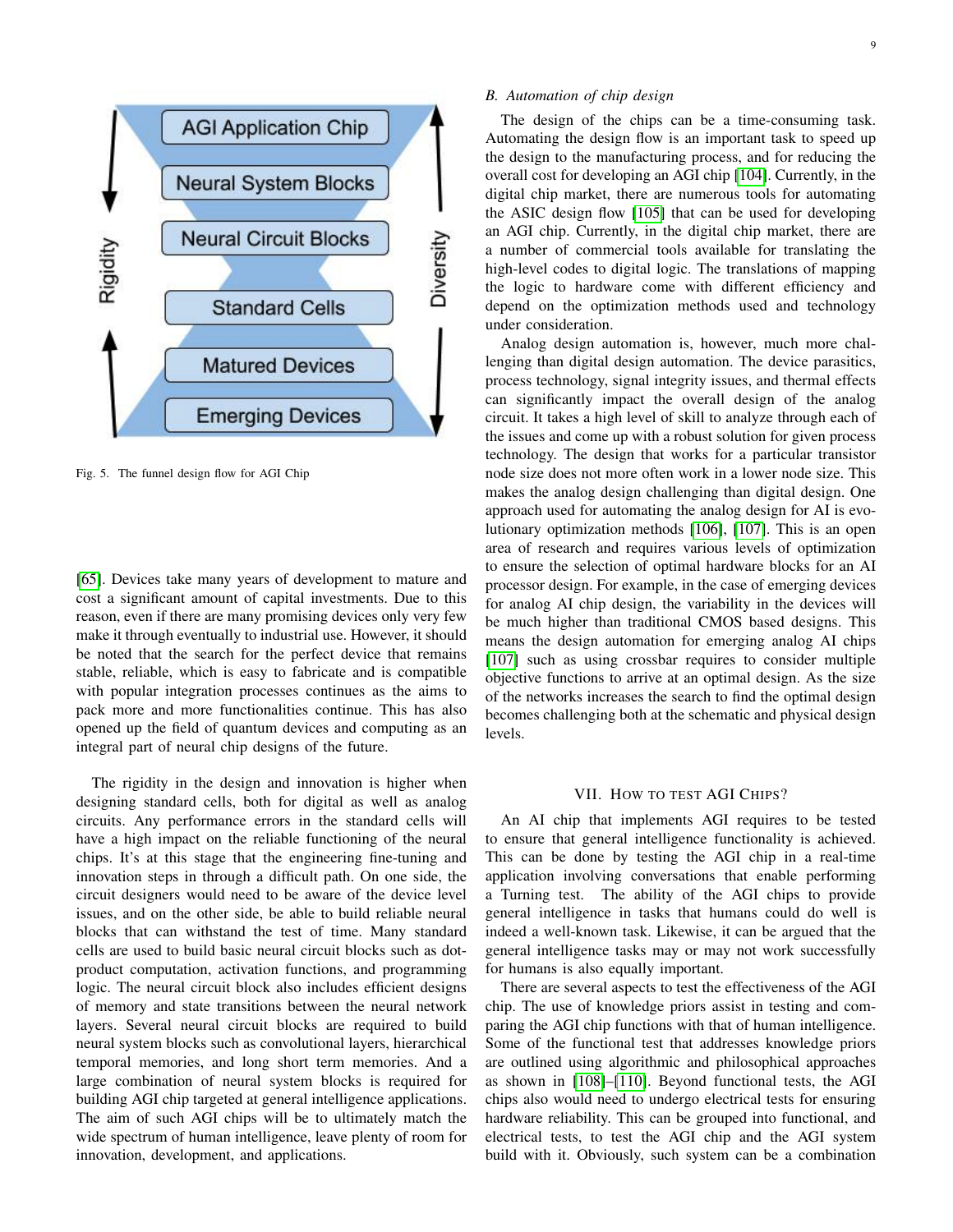of software and hardware routines, with core aspects of AGI functions implemented on the hardware. The example set of tests that broadly covers aspects of intelligence priors to chip performance are proposed below:

#### *A. Functional test 1: Dating test - conversation game*

The process of two humans engaging in a romantic date, and the ability to have an engaging conversation is a mark of general intellectual ability. AGI system should be able to consider effectively following factors:(1) make a wise selection of dating activities, (2) engage and communicate effectively, and (3) politeness and manners should have adhered.

AGI system will be presented as a real human using a chatbot or virtual reality platform. The date will be introduced to the AGI bot as a real human and asked to rate the AGI on three of the factors. As long as the human is able to find the AGI bot personality attractive, and ask for another date to meet in person, it will mark as a success. The test can be repeated with several individuals to validate the strength of AGI.

#### *B. Functional test 2: Sports commentary test - vision game*

General intelligence allows humans to follow rules and make practical estimations based on a situation. This is very common during a sports game. There are certain rules to follow, and at the same time, improvisation is often required to win the game. When we watch a sports game, we often make use of the majority of cognitive functions such as hearing, language interpretations, decision rules, estimations, and extensively use human vision. In this task, the AGI system should be able to: (1) recognize the sports through visual and auditory means, (2) be able to understand the rules and guidelines, and (3) engage the viewers through a wide set of conversations.

The viewers should not be able to recognize the difference between human commentary and AGI commentary. The judgment of who passes the test will be based on cross-validating the human judgment across several human subjects.

#### *C. Functional test 3: Mentalist test - emotion game*

Humans are good at reading gestures and behavior of the other humans, and use those cues to predict the thoughts. The mentalist theories suggest that the ability to read another person's mind is a natural process and can start very early in humans. Many subtle emotions are invariably understood by the human mind and are often expressed through emotional gestures. In this task, the AGI system should be able to: (1) understand gestures from visions, (2) be able to read emotional details through various senses, and (3) be able to guess the thoughts of a human being and be ethically sensitive about it.

The mentalist test could be the ultimate test for the AGI system. If the AGI system could predict the thoughts of humans using the known senses, it will be able to uncover and prove many theories of intelligence. Ultimately, such a system will be considered superior to human general intelligence, thereby resulting in singularity. At the same time, the AGI system should act ethically and not reveal the personal details without breaching the privacy and permission of the individual. Such systems could be possible with the help of additional sensing capabilities such as reading the electromagnetic signals of the brain or that involving heat signature, which are not effectively possible with human senses.

#### *D. Electrical test 1: Architecture robustness*

The electrical noise, device parasitics, process variations, and signal integrity issues can affect the overall performance of the designed chip. Any such variations will result in signal loss, and the design methods used will have a major impact on the robustness of the chip.

The AGI architecture would need to be tested for the following: (1) stability against security attacks by adversarial manipulation of the signals within the chip, (2) sensitivity, specificity, and accuracy the architecture relative to the signal changes within the chip during the inference outcomes, and (3) robustness of architecture in application to multiple problems.

The general intelligence nature of the AGI chip should not be affected by natural variations in input signals. While noise in the signal can be manipulated by an external force, the system is allowed to be tricked, at the same level of accuracy as that of the human brain.

#### *E. Electrical test 2: Chip reliability*

The reliability of the chip requires extensive analysis and testing for functional accuracy under extreme situations in which the chip will be used. As AGI chip will be required more often in real-time settings, it will be important to have built-in systems for in-chip and in-system monitoring, run-time checking, and built-in self-test.

The AGI chips would need to be reconfigured more often than a regular weak-AI chip. This means fault tolerance and error-correcting mechanisms would need to be incorporated within the chip. The AGI chip reliability would need to be tested for the following: (1) thermal, electromagnetic and mechanical stress, and resulting benchmarks on the failure rate, (2) ability to compensate for the failures and have various built-in tests, and (3) the reliability of packaging and system integration for multi-chip communications.

The AGI chips would need to be integrated into realtime electronic devices under various applications such as in robotics, satellites, satellites, automotive industry, and mobiles. This would mean the packaging of the chips becomes important to robotics, automotive industry, and mobiles, in improving the reliability when exposed to realistic and harsh environmental conditions. The practical applications warrant that the chip would have a high endurance allowing it to be reused from one device to another.

## VIII. DISCUSSION AND FUTURE DIRECTIONS

There are several open problems in AGI chip design and implementations. Some of those include (1) reliability and reconfigurability of the chip, (2) architecture design and scalability, (3) compatibility with older devices, (4) 3D integration challenges, (5) low power design challenges on multi-chip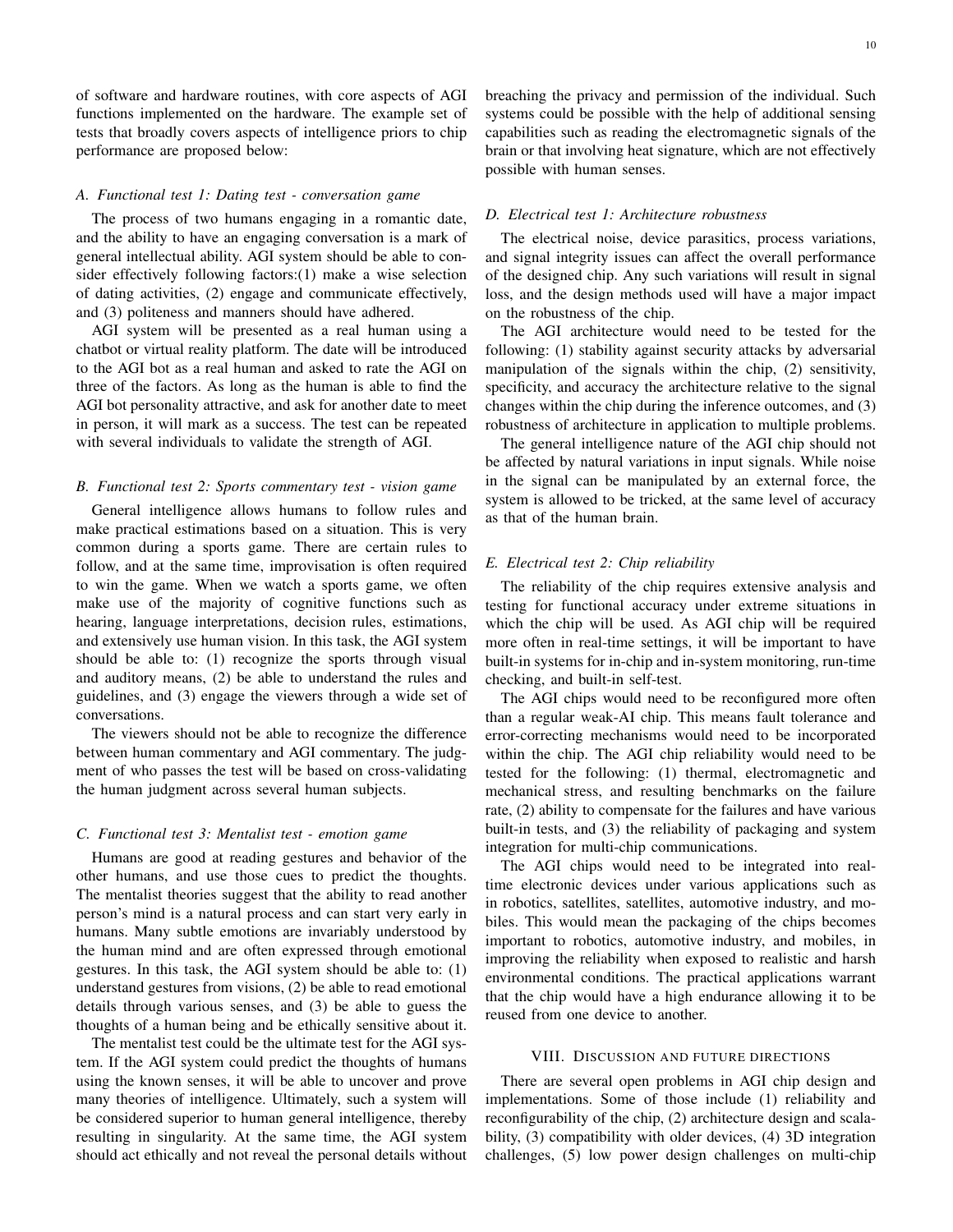

<span id="page-10-9"></span>Fig. 6. The future landscape in AI chip development

systems, (6) energy, area, and speed efficiency, (7) biocompatibility and multisensor integration issues, (8) design and test automation, and (9) functional integration of multiple cognitive prior blocks required for AGI.

AI-trusted computing such as in drug discovery, medicine, health services, governments, and chemistry, opens up several opportunities for AGI chips. Law enforcement uses face detection and recognition, biometric matching, and tracking extensively. The extensive use of AI has led to the questions of ethics and politics of AI. Many corporate and governmental bodies started to used AI approaches to perform market analysis, monitor activities, understand user behavior, and develop policies for better management.

AGI chips can be used to build ethically and socially aware AI, that can be integrated into human society without having apocalyptic fears about AI. The AGI could eventually be part of the solutions for providing better services, and judgments such as in automation of services in government or politics or courts. Another emerging possibility is to integrate the AGI chip with that of the neural networks of the brain. The biointerface, human-AGI interactions, and cyborg applications can lead to collective intelligence abilities, to enhance human intelligence abilities.

Figure [6](#page-10-9) shows the four stages of AI chip development. Currently we are in AI 1.0 stage, with a major focus on specific applications. In the second stage of AI, the focus will be on building general intelligence chips, that could assist humans further in solving difficult social and ethical questions. The third stage could witness collective form of AGI, where the intelligence will expand in applications and complexity, currently not imagined by humans. The fourth stage and beyond, would see the integration of AGI chip with human brain, and ultimately allow humans to access all forms of electronic signals, and senses that are only available to machines.

## IX. CONCLUSION

<span id="page-10-8"></span>This paper presented an overview of the emerging field of artificial general intelligence from a hardware perspective. The AGI systems, in general, have been considered extremely difficult to build, and more often the researchers gave up

on the idea of building a realistic AGI. The AI hardware support for building the AGI system has been limited and has been proven to be a difficult problem even for a weak AI system. The development of algorithms and systems should be complemented with different types of AGI chips. Emulating the brain networks through cognitive priors without a full understanding of the brain mechanisms, also have been the major bottleneck in this area. Nonetheless, with the rapid progress in the AI-driven design methodologies and the emergence of new devices offers possibility for building fullfledged AGI chips. It is required to bridge the knowledge gap between the brain sciences, psychology, computing, materials psychology, computing, materials, and electrical engineering among several other fields to address the questions of AGI systems. Building AGI chips could be an efficient way to create energy-efficient real-time neural computations and include accelerated collaborative intelligence to compete with the general intelligence capabilities of the human brain. While humans are limited by the number of sensory mechanisms that support the general intelligence, the machines could have a major advantage in using a wide range of sensing abilities such as reading electromagnetic signals and visual spectrum that is not accessible by the human brain, that can redefine the way we use and apply AI technologies.

#### **REFERENCES**

- <span id="page-10-0"></span>[1] R. V. Yampolskiy, "Turing Test as a Defining Feature of AI-Completeness," in *Studies in Computational Intelligence*. Springer Berlin Heidelberg, 2013, pp. 3–17. [Online]. Available: [https:](https://doi.org/10.1007%2F978-3-642-29694-9_1) [//doi.org/10.1007%2F978-3-642-29694-9](https://doi.org/10.1007%2F978-3-642-29694-9_1)\_1
- <span id="page-10-1"></span>[2] J. Kim, "The Problem of Distinction Between 'weak AI' and 'strong AI'," *Journal of The Society of philosophical studies*, vol. 117, pp. 111–137, jun 2017. [Online]. Available: [https:](https://doi.org/10.23908%2Fjsps.2017.06.117.111) [//doi.org/10.23908%2Fjsps.2017.06.117.111](https://doi.org/10.23908%2Fjsps.2017.06.117.111)
- <span id="page-10-2"></span>[3] P. Voss, "Essentials of General Intelligence: The Direct Path to Artificial General Intelligence," in *Artificial General Intelligence*. Springer Berlin Heidelberg, pp. 131–157. [Online]. Available: [https://doi.org/10.1007%2F978-3-540-68677-4](https://doi.org/10.1007%2F978-3-540-68677-4_4) 4
- <span id="page-10-4"></span>[4] C. Pennachin and B. Goertzel, "Contemporary Approaches to Artificial General Intelligence," in *Artificial General Intelligence*. Springer Berlin Heidelberg, pp. 1–30. [Online]. Available: [https:](https://doi.org/10.1007%2F978-3-540-68677-4_1) [//doi.org/10.1007%2F978-3-540-68677-4](https://doi.org/10.1007%2F978-3-540-68677-4_1) 1
- <span id="page-10-3"></span>[5] E. Yudkowsky, "Levels of Organization in General Intelligence," in Artificial General Intelligence. Springer Berlin Heidelberg, in *Artificial General Intelligence*.<br>pp. 389–501. [Online]. Availa Available: [https://doi.org/10.1007%](https://doi.org/10.1007%2F978-3-540-68677-4_12) [2F978-3-540-68677-4](https://doi.org/10.1007%2F978-3-540-68677-4_12) 12
- <span id="page-10-5"></span>[6] B. Goertzel, "OpenCogPrime: A cognitive synergy based architecture for artificial general intelligence," in *2009 8th IEEE International Conference on Cognitive Informatics*. IEEE, jun 2009. [Online]. Available:<https://doi.org/10.1109%2Fcoginf.2009.5250807>
- <span id="page-10-6"></span>[7] V. G. Red'ko, "The Natural Way to Artificial Intelligence," in *Artificial General Intelligence*. Springer Berlin Heidelberg, pp. 327–351. [Online]. Available: [https://doi.org/10.1007%2F978-3-540-68677-4](https://doi.org/10.1007%2F978-3-540-68677-4_10) [10](https://doi.org/10.1007%2F978-3-540-68677-4_10)
- <span id="page-10-7"></span>[8] L. Camuñas-Mesa, B. Linares-Barranco, and T. Serrano-Gotarredona, "Neuromorphic Spiking Neural Networks and Their Memristor-CMOS Hardware Implementations," *Materials*, vol. 12, no. 17, p. 2745, aug 2019. [Online]. Available:<https://doi.org/10.3390%2Fma12172745>
- [9] A. M. Zyarah, N. Soures, and D. Kudithipudi, "On-Device Learning in Memristor Spiking Neural Networks," in *2018 IEEE International Symposium on Circuits and Systems (ISCAS)*. IEEE, may 2018. [Online]. Available:<https://doi.org/10.1109%2Fiscas.2018.8351813>
- [10] E. Gale, B. de Lacy Costello, and A. Adamatzky, "Spiking in Memristor Networks," in *Handbook of Memristor Networks*. Springer International Publishing, 2019, pp. 767–789. [Online]. Available: [https://doi.org/10.1007%2F978-3-319-76375-0](https://doi.org/10.1007%2F978-3-319-76375-0_27)\_27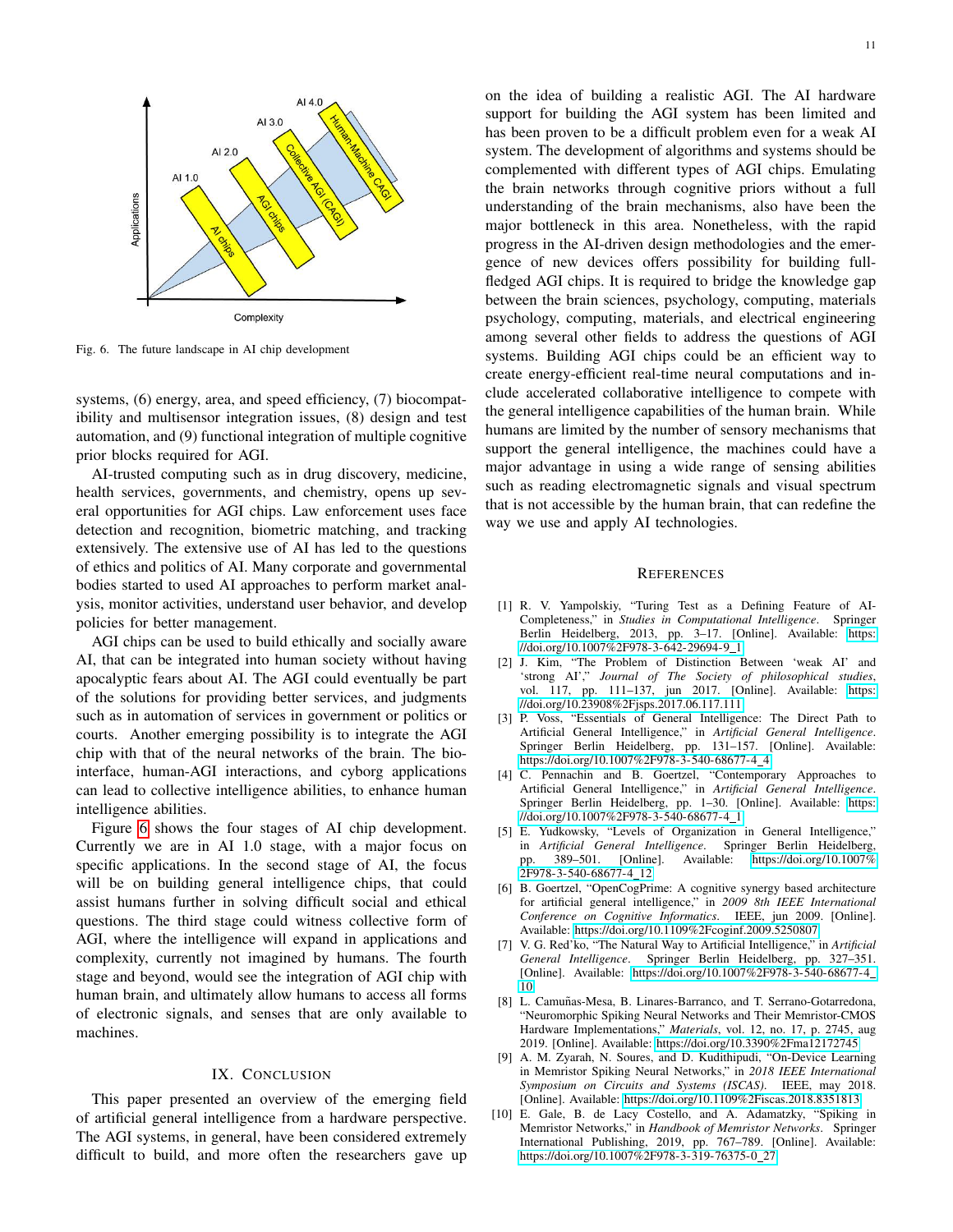- [11] M. Itoh and L. Chua, "Memristor Cellular Automata and Memristor Discrete-Time Cellular Neural Networks," in *Handbook of Memristor Networks*. Springer International Publishing, 2019, pp. 1289–1361. [Online]. Available: [https://doi.org/10.1007%2F978-3-319-76375-0](https://doi.org/10.1007%2F978-3-319-76375-0_47) [47](https://doi.org/10.1007%2F978-3-319-76375-0_47)
- <span id="page-11-0"></span>[12] J. Pei, L. Deng, S. Song, M. Zhao, Y. Zhang, S. Wu, G. Wang, Z. Zou, Z. Wu, W. He *et al.*, "Towards artificial general intelligence with hybrid tianjic chip architecture," *Nature*, vol. 572, no. 7767, pp. 106–111, 2019.
- <span id="page-11-1"></span>[13] S. Legg, M. Hutter et al., "A collection of definitions of intelligence," *Frontiers in Artificial Intelligence and applications*, vol. 157, p. 17, 2007.
- <span id="page-11-2"></span>[14] R. B. Cattell, *Intelligence: Its structure, growth and action*. Elsevier, 1987.
- <span id="page-11-3"></span>[15] E. S. Spelke and K. D. Kinzler, "Core knowledge," *Developmental science*, vol. 10, no. 1, pp. 89–96, 2007.
- <span id="page-11-4"></span>[16] M. Minsky and S. A. Papert, "Artificial intelligence progress report," no. AIM-252, pp. 1–136, 1972.
- <span id="page-11-5"></span>[17] J. McCarthy, "Generality in artificial intelligence," *Communications of the ACM*, vol. 30, no. 12, pp. 1030–1035, 1987.
- <span id="page-11-6"></span>[18] A. E. Lawson, "The acquisition of biological knowledge during childhood: cognitive conflict or tabula rasa?" *Journal of research in science teaching*, vol. 25, no. 3, pp. 185–199, 1988.
- <span id="page-11-7"></span>[19] E. Versace, A. Martinho-Truswell, A. Kacelnik, and G. Vallortigara, "Priors in animal and artificial intelligence: where does learning begin?" *Trends in cognitive sciences*, vol. 22, no. 11, pp. 963–965, 2018.
- <span id="page-11-8"></span>[20] T. C. Bates, "The General Factor of Intelligence: How General Is It?" *Intelligence*, vol. 30, no. 6, pp. 577–578, nov 2002. [Online]. Available:<https://doi.org/10.1016%2Fs0160-2896%2802%2900144-7>
- <span id="page-11-9"></span>[21] "When Put to the Test AI Enthusiasm Exceeds AI Knowledge," may 2019. [Online]. Available:<https://doi.org/10.1287%2Flytx.2019.03.23n>
- [22] E. Neufeld and S. Finnestad, "In defense of the Turing test," *AI & SOCIETY*, feb 2020. [Online]. Available: [https://doi.org/10.1007%](https://doi.org/10.1007%2Fs00146-020-00946-8) [2Fs00146-020-00946-8](https://doi.org/10.1007%2Fs00146-020-00946-8)
- [23] J. R. Searle, "The Turing Test: 55 Years Later," in *Parsing the Turing Test*. Springer Netherlands, 2009, pp. 139–150. [Online]. Available: [https://doi.org/10.1007%2F978-1-4020-6710-5](https://doi.org/10.1007%2F978-1-4020-6710-5_10)\_10
- <span id="page-11-10"></span>[24] J. Togelius, "General Intelligence and Games in General," in *Playing Smart*. The MIT Press, 2019. [Online]. Available: [https:](https://doi.org/10.7551%2Fmitpress%2F11723.003.0012) [//doi.org/10.7551%2Fmitpress%2F11723.003.0012](https://doi.org/10.7551%2Fmitpress%2F11723.003.0012)
- <span id="page-11-11"></span>[25] A. J. Andreotta, "The hard problem of AI rights," *AI & SOCIETY*, may 2020. [Online]. Available: [https://doi.org/10.1007%](https://doi.org/10.1007%2Fs00146-020-00997-x) [2Fs00146-020-00997-x](https://doi.org/10.1007%2Fs00146-020-00997-x)
- <span id="page-11-12"></span>[26] R. Cummins and J. L. Pollock, 1995. [Online]. Available: [https:](https://doi.org/10.7551%2Fmitpress%2F5352.003.0007) [//doi.org/10.7551%2Fmitpress%2F5352.003.0007](https://doi.org/10.7551%2Fmitpress%2F5352.003.0007)
- <span id="page-11-13"></span>[27] J. Zhu, T. Zhang, Y. Yang, and R. Huang, "A comprehensive review on emerging artificial neuromorphic devices," *Applied Physics Reviews*, vol. 7, no. 1, p. 011312, mar 2020. [Online]. Available: <https://doi.org/10.1063%2F1.5118217>
- <span id="page-11-14"></span>[28] K. Roy, A. Jaiswal, and P. Panda, "Towards spike-based machine intelligence with neuromorphic computing," *Nature*, vol. 575, no. 7784, pp. 607–617, nov 2019. [Online]. Available: [https:](https://doi.org/10.1038%2Fs41586-019-1677-2) [//doi.org/10.1038%2Fs41586-019-1677-2](https://doi.org/10.1038%2Fs41586-019-1677-2)
- <span id="page-11-15"></span>[29] S. Sengupta, S. Basak, P. Saikia, S. Paul, V. Tsalavoutis, F. Atiah, V. Ravi, and A. Peters, "A review of deep learning with special emphasis on architectures applications and recent trends," *Knowledge-Based Systems*, vol. 194, p. 105596, apr 2020. [Online]. Available: <https://doi.org/10.1016%2Fj.knosys.2020.105596>
- <span id="page-11-16"></span>[30] B. Voorhees, "Gödel's Theorem and Strong AI: Is Reason Blind?" in *Metadebates on Science*. Springer Netherlands, 1999, pp. 43–62. [Online]. Available: [https://doi.org/10.1007%2F978-94-017-2245-2](https://doi.org/10.1007%2F978-94-017-2245-2_4) 4
- <span id="page-11-17"></span>[31] R. Kwok, "Three ways to build a strong AI-training pipeline," *Nature*, apr 2019. [Online]. Available: [https://doi.org/10.1038%](https://doi.org/10.1038%2Fd41586-019-01250-2) [2Fd41586-019-01250-2](https://doi.org/10.1038%2Fd41586-019-01250-2)
- <span id="page-11-18"></span>[32] S. A. Aamir, Y. Stradmann, P. Müller, C. Pehle, A. Hartel, A. Grübl, J. Schemmel, and K. Meier, "An accelerated lif neuronal network array for a large-scale mixed-signal neuromorphic architecture," *IEEE Transactions on Circuits and Systems I: Regular Papers*, vol. 65, no. 12, pp. 4299–4312, 2018.
- <span id="page-11-19"></span>[33] J. M. Cruz-Albrecht, T. Derosier, and N. Srinivasa, "A scalable neural chip with synaptic electronics using cmos integrated memristors," *Nanotechnology*, vol. 24, no. 38, p. 384011, 2013.
- <span id="page-11-20"></span>[34] J. Partzsch, S. Höppner, M. Eberlein, R. Schüffny, C. Mayr, D. R. Lester, and S. Furber, "A fixed point exponential function accelerator for a neuromorphic many-core system," in *2017 IEEE International Symposium on Circuits and Systems (ISCAS)*. IEEE, 2017, pp. 1–4.
- <span id="page-11-21"></span>[35] A. S. Cassidy, R. Alvarez-Icaza, F. Akopyan, J. Sawada, J. V. Arthur, P. A. Merolla, P. Datta, M. G. Tallada, B. Taba, A. Andreopoulos *et al.*, "Real-time scalable cortical computing at 46 giga-synaptic ops/watt with~  $100 \times$  speedup in time-to-solution and~  $100,000 \times$  reduction in energy-to-solution," in *SC'14: Proceedings of the International Conference for High Performance Computing, Networking, Storage and Analysis*. IEEE, 2014, pp. 27–38.
- <span id="page-11-22"></span>[36] B. V. Benjamin, P. Gao, E. McQuinn, S. Choudhary, A. R. Chandrasekaran, J.-M. Bussat, R. Alvarez-Icaza, J. V. Arthur, P. A. Merolla, and K. Boahen, "Neurogrid: A mixed-analog-digital multichip system for large-scale neural simulations," *Proceedings of the IEEE*, vol. 102, no. 5, pp. 699–716, 2014.
- <span id="page-11-23"></span>[37] J. Park, S. Ha, T. Yu, E. Neftci, and G. Cauwenberghs, "A 65k-neuron 73-mevents/s 22-pj/event asynchronous micro-pipelined integrate-andfire array transceiver," in *2014 IEEE Biomedical Circuits and Systems Conference (BioCAS) Proceedings*. IEEE, 2014, pp. 675–678.
- <span id="page-11-24"></span>[38] G. Indiveri, F. Corradi, and N. Qiao, "Neuromorphic architectures for spiking deep neural networks," in *2015 IEEE International Electron Devices Meeting (IEDM)*. IEEE, 2015, pp. 4–2.
- <span id="page-11-25"></span>[39] N. Qiao and G. Indiveri, "Scaling mixed-signal neuromorphic processors to 28 nm fd-soi technologies," in *2016 IEEE Biomedical Circuits and Systems Conference (BioCAS)*. IEEE, 2016, pp. 552–555.
- <span id="page-11-26"></span>[40] M. Davies, N. Srinivasa, T.-H. Lin, G. Chinya, Y. Cao, S. H. Choday, G. Dimou, P. Joshi, N. Imam, S. Jain *et al.*, "Loihi: A neuromorphic manycore processor with on-chip learning," *IEEE Micro*, vol. 38, no. 1, pp. 82–99, 2018.
- <span id="page-11-27"></span>[41] G. K. Chen, R. Kumar, H. E. Sumbul, P. C. Knag, and R. K. Krishnamurthy, "A 4096-neuron 1m-synapse 3.8-pj/sop spiking neural network with on-chip stdp learning and sparse weights in 10-nm finfet cmos," *IEEE Journal of Solid-State Circuits*, vol. 54, no. 4, pp. 992– 1002, 2018.
- <span id="page-11-28"></span>[42] D. Ielmini and S. Ambrogio, "Emerging neuromorphic devices," *Nanotechnology*, vol. 31, no. 9, p. 092001, 2019.
- <span id="page-11-29"></span>[43] E. Kousanakis, A. Dollas, E. Sotiriades, I. Papaefstathiou, D. N. Pnevmatikatos, A. Papoutsi, P. C. Petrantonakis, P. Poirazi, S. Chavlis, and G. Kastellakis, "An Architecture for the Acceleration of a Hybrid Leaky Integrate and Fire SNN on the Convey HC-2ex FPGA-Based Processor," in *2017 IEEE 25th Annual International Symposium on Field-Programmable Custom Computing Machines (FCCM)*. IEEE, apr 2017. [Online]. Available:<https://doi.org/10.1109%2Ffccm.2017.51>
- <span id="page-11-30"></span>[44] K. S. Mohamed, "Near-Memory/In-Memory Computing: Pillars and Ladders," in *Neuromorphic Computing and Beyond*. Springer International Publishing, 2020, pp. 167–186. [Online]. Available: [https://doi.org/10.1007%2F978-3-030-37224-8](https://doi.org/10.1007%2F978-3-030-37224-8_6)\_6
- <span id="page-11-31"></span>[45] W. Cai and R. Tetzlaff, "Synapse as a Memristor," in *Memristor Networks*. Springer International Publishing, 2014, pp. 113–128. [Online]. Available: [https://doi.org/10.1007%2F978-3-319-02630-5](https://doi.org/10.1007%2F978-3-319-02630-5_7)\_7
- <span id="page-11-32"></span>[46] I. Vourkas and G. C. Sirakoulis, "Modeling Memristor–Based Circuit Networks on Crossbar Architectures," in *Handbook of Memristor Networks*. Springer International Publishing, 2019, pp. 973–1004. [Online]. Available: [https://doi.org/10.1007%2F978-3-319-76375-0](https://doi.org/10.1007%2F978-3-319-76375-0_34) [34](https://doi.org/10.1007%2F978-3-319-76375-0_34)
- <span id="page-11-33"></span>[47] ——, "Modeling Memristor-Based Circuit Networks on Crossbar Architectures," in *Memristor Networks*. Springer International Publishing, 2014, pp. 505–535. [Online]. Available: [https://doi.org/10.](https://doi.org/10.1007%2F978-3-319-02630-5_23) [1007%2F978-3-319-02630-5](https://doi.org/10.1007%2F978-3-319-02630-5_23) 23
- <span id="page-11-34"></span>[48] D. Querlioz, O. Bichler, and C. Gamrat, "Simulation of a memristorbased spiking neural network immune to device variations," in *The 2011 International Joint Conference on Neural Networks*. IEEE, jul 2011. [Online]. Available: [https://doi.org/10.1109%2Fijcnn.2011.](https://doi.org/10.1109%2Fijcnn.2011.6033439) [6033439](https://doi.org/10.1109%2Fijcnn.2011.6033439)
- <span id="page-11-35"></span>[49] N. Zheng and P. Mazumder, "Learning in Memristor Crossbar-Based Spiking Neural Networks Through Modulation of Weight-Dependent Spike-Timing-Dependent Plasticity," *IEEE Transactions on Nanotechnology*, vol. 17, no. 3, pp. 520–532, may 2018. [Online]. Available:<https://doi.org/10.1109%2Ftnano.2018.2821131>
- <span id="page-11-36"></span>[50] K. V. Pham and K.-S. Min, "Non-Ideal Effects of Memristor-CMOS Hybrid Circuits for Realizing Multiple-Layer Neural Networks," in *2019 IEEE International Symposium on Circuits and Systems (ISCAS)*. IEEE, may 2019. [Online]. Available: [https://doi.org/10.1109%2Fiscas.](https://doi.org/10.1109%2Fiscas.2019.8702519) [2019.8702519](https://doi.org/10.1109%2Fiscas.2019.8702519)
- [51] S. Zhang, G. L. Zhang, B. Li, H. H. Li, and U. Schlichtmann, "Agingaware Lifetime Enhancement for Memristor-based Neuromorphic Computing," in *2019 Design Automation & Test in Europe Conference & Exhibition (DATE)*. IEEE, mar 2019. [Online]. Available: <https://doi.org/10.23919%2Fdate.2019.8714954>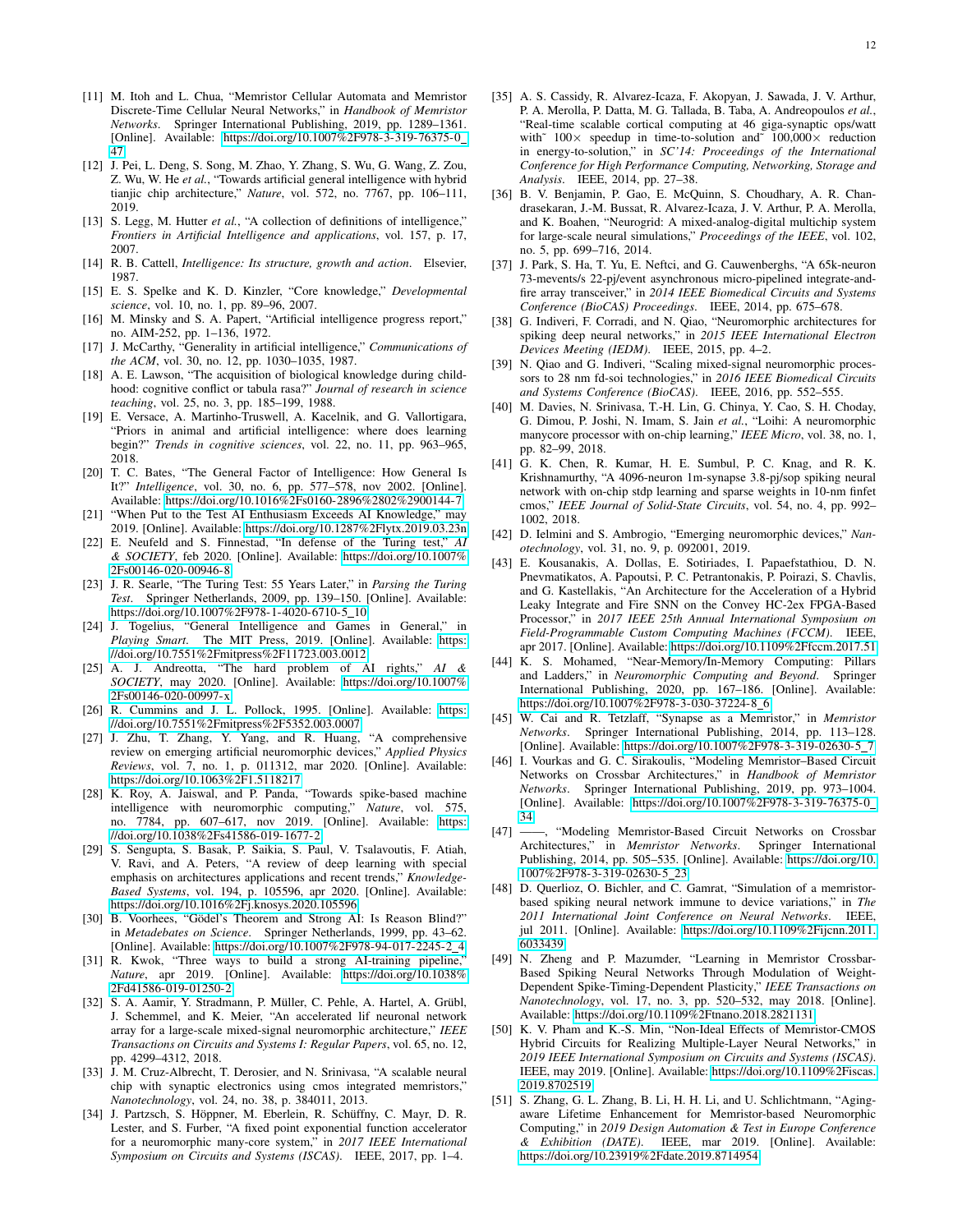- <span id="page-12-0"></span>[52] O. Krestinskaya, A. Irmanova, and A. P. James, "Memristive Non-Idealities: Is there any Practical Implications for Designing Neural Network Chips?" in *2019 IEEE International Symposium on Circuits and Systems (ISCAS)*. IEEE, may 2019. [Online]. Available: <https://doi.org/10.1109%2Fiscas.2019.8702245>
- <span id="page-12-1"></span>[53] T. Chen, Z. Du, N. Sun, J. Wang, C. Wu, Y. Chen, and O. Temam, "Diannao: A small-footprint high-throughput accelerator for ubiquitous machine-learning," *ACM SIGARCH Computer Architecture News*, vol. 42, no. 1, pp. 269–284, 2014.
- <span id="page-12-2"></span>[54] T. Luo, S. Liu, L. Li, Y. Wang, S. Zhang, T. Chen, Z. Xu, O. Temam, and Y. Chen, "Dadiannao: A neural network supercomputer," *IEEE Transactions on Computers*, vol. 66, no. 1, pp. 73–88, 2016.
- <span id="page-12-3"></span>[55] D. Liu, T. Chen, S. Liu, J. Zhou, S. Zhou, O. Teman, X. Feng, X. Zhou, and Y. Chen, "Pudiannao: A polyvalent machine learning accelerator," *ACM SIGARCH Computer Architecture News*, vol. 43, no. 1, pp. 369– 381, 2015.
- <span id="page-12-4"></span>[56] Z. Du, R. Fasthuber, T. Chen, P. Ienne, L. Li, T. Luo, X. Feng, Y. Chen, and O. Temam, "Shidiannao: Shifting vision processing closer to the sensor," in *Proceedings of the 42nd Annual International Symposium on Computer Architecture*, 2015, pp. 92–104.
- <span id="page-12-5"></span>[57] Y.-H. Chen, T. Krishna, J. S. Emer, and V. Sze, "Eyeriss: An energyefficient reconfigurable accelerator for deep convolutional neural networks," *IEEE journal of solid-state circuits*, vol. 52, no. 1, pp. 127–138, 2016.
- <span id="page-12-6"></span>[58] S. Han, X. Liu, H. Mao, J. Pu, A. Pedram, M. A. Horowitz, and W. J. Dally, "Eie: efficient inference engine on compressed deep neural network," *ACM SIGARCH Computer Architecture News*, vol. 44, no. 3, pp. 243–254, 2016.
- <span id="page-12-7"></span>[59] L. Cavigelli, D. Gschwend, C. Mayer, S. Willi, B. Muheim, and L. Benini, "Origami: A convolutional network accelerator," in *Proceedings of the 25th edition on Great Lakes Symposium on VLSI*, 2015, pp. 199–204.
- <span id="page-12-8"></span>[60] B. Moons, R. Uytterhoeven, W. Dehaene, and M. Verhelst, "14.5 envision: A 0.26-to-10tops/w subword-parallel dynamic-voltage-accuracyfrequency-scalable convolutional neural network processor in 28nm fdsoi," in *2017 IEEE International Solid-State Circuits Conference (ISSCC)*. IEEE, 2017, pp. 246–247.
- <span id="page-12-9"></span>[61] N. P. Jouppi, C. Young, N. Patil, D. Patterson, G. Agrawal, R. Bajwa, S. Bates, S. Bhatia, N. Boden, A. Borchers *et al.*, "In-datacenter performance analysis of a tensor processing unit," in *Proceedings of the 44th Annual International Symposium on Computer Architecture*, 2017, pp. 1–12.
- <span id="page-12-10"></span>[62] D. Moloney, B. Barry, R. Richmond, F. Connor, C. Brick, and D. Donohoe, "Myriad 2: Eye of the computational vision storm," in *2014 IEEE Hot Chips 26 Symposium (HCS)*. IEEE, 2014, pp. 1–18.
- <span id="page-12-11"></span>[63] M. M. Shulaker, G. Hills, R. S. Park, R. T. Howe, K. Saraswat, H.-S. P. Wong, and S. Mitra, "Three-dimensional integration of nanotechnologies for computing and data storage on a single chip," *Nature*, vol. 547, no. 7661, pp. 74–78, 2017.
- <span id="page-12-12"></span>[64] M. A. Zidan, J. P. Strachan, and W. D. Lu, "The future of electronics based on memristive systems," *Nature Electronics*, vol. 1, no. 1, pp. 22–29, 2018.
- <span id="page-12-13"></span>[65] V. K. Sangwan and M. C. Hersam, "Neuromorphic nanoelectronic materials," *Nature nanotechnology*, pp. 1–12, 2020.
- <span id="page-12-14"></span>[66] Y. Ding and F. T. Chong, "Quantum computer systems: Research for noisy intermediate-scale quantum computers," *Synthesis Lectures on Computer Architecture*, vol. 15, no. 2, pp. 1–227, 2020.
- <span id="page-12-15"></span>[67] J. Carolan, M. Mohseni, J. P. Olson, M. Prabhu, C. Chen, D. Bunandar, M. Y. Niu, N. C. Harris, F. N. Wong, M. Hochberg *et al.*, "Variational quantum unsampling on a quantum photonic processor," *Nature Physics*, vol. 16, no. 3, pp. 322–327, 2020.
- <span id="page-12-16"></span>[68] C. Sung, H. Hwang, and I. K. Yoo, "Perspective: A review on memristive hardware for neuromorphic computation," *Journal of Applied Physics*, vol. 124, no. 15, p. 151903, oct 2018. [Online]. Available:<https://doi.org/10.1063%2F1.5037835>
- <span id="page-12-17"></span>[69] Teh, Chan, Hsu, and Loe, "Probabilistic neural-logic networks," in *International Joint Conference on Neural Networks*. IEEE, 1989. [Online]. Available:<https://doi.org/10.1109%2Fijcnn.1989.118401>
- <span id="page-12-18"></span>[70] C. Myers and I. Aleksander, "Learning algorithms for probabilistic neural nets," *Neural Networks*, vol. 1, p. 205, jan 1988. [Online]. Available:<https://doi.org/10.1016%2F0893-6080%2888%2990242-0>
- <span id="page-12-19"></span>[71] J. Sjöström and W. Gerstner, "Spike-timing dependent plasticity," *Scholarpedia*, vol. 5, no. 2, p. 1362, 2010. [Online]. Available: <https://doi.org/10.4249%2Fscholarpedia.1362>
- <span id="page-12-20"></span>[72] R. F. Betzel and D. S. Bassett, "Multi-scale brain networks," *NeuroImage*, vol. 160, pp. 73–83, oct 2017. [Online]. Available: <https://doi.org/10.1016%2Fj.neuroimage.2016.11.006>
- <span id="page-12-21"></span>[73] M. G. Puxeddu, J. Faskowitz, R. F. Betzel, M. Petti, L. Astolfi, and O. Sporns, "The modular organization of brain cortical connectivity across the human lifespan," *NeuroImage*, p. 116974, may 2020. [Online]. Available: [https://doi.org/10.1016%2Fj.neuroimage.](https://doi.org/10.1016%2Fj.neuroimage.2020.116974) [2020.116974](https://doi.org/10.1016%2Fj.neuroimage.2020.116974)
- <span id="page-12-22"></span>[74] A. Destexhe and E. Marder, "Plasticity in single neuron and circuit computations," *Nature*, vol. 431, no. 7010, pp. 789–795, oct 2004. [Online]. Available:<https://doi.org/10.1038%2Fnature03011>
- <span id="page-12-23"></span>[75] C. K. Machens, "Building the Human Brain," *Science*, vol. 338, no. 6111, pp. 1156–1157, nov 2012. [Online]. Available: <https://doi.org/10.1126%2Fscience.1231865>
- <span id="page-12-24"></span>[76] D. J. A. Smit, M. Boersma, H. G. Schnack, S. Micheloyannis, D. I. Boomsma, H. E. H. Pol, C. J. Stam, and E. J. C. de Geus, "The Brain Matures with Stronger Functional Connectivity and Decreased Randomness of Its Network," *PLoS ONE*, vol. 7, no. 5, p. e36896, may 2012. [Online]. Available: [https://doi.org/10.1371%2Fjournal.](https://doi.org/10.1371%2Fjournal.pone.0036896) [pone.0036896](https://doi.org/10.1371%2Fjournal.pone.0036896)
- <span id="page-12-25"></span>[77] A. Poernomo and D.-K. Kang, "Biased Dropout and Crossmap Dropout: Learning towards effective Dropout regularization in convolutional neural network," *Neural Networks*, vol. 104, pp. 60–67, aug 2018. [Online]. Available: [https://doi.org/10.1016%2Fj.neunet.](https://doi.org/10.1016%2Fj.neunet.2018.03.016) [2018.03.016](https://doi.org/10.1016%2Fj.neunet.2018.03.016)
- [78] B. Ko, H.-G. Kim, and H.-J. Choi, "Controlled dropout: A different dropout for improving training speed on deep neural network," in *2017 IEEE International Conference on Systems Man, and Cybernetics (SMC)*. IEEE, oct 2017. [Online]. Available: <https://doi.org/10.1109%2Fsmc.2017.8122736>
- <span id="page-12-26"></span>[79] H. Wang, W. Yang, Z. Zhao, T. Luo, J. Wang, and Y. Tang, "Rademacher dropout: An adaptive dropout for deep neural network via optimizing generalization gap," *Neurocomputing*, vol. 357, pp. 177–187, sep 2019. [Online]. Available: [https://doi.org/10.1016%2Fj.](https://doi.org/10.1016%2Fj.neucom.2019.05.008) [neucom.2019.05.008](https://doi.org/10.1016%2Fj.neucom.2019.05.008)
- <span id="page-12-27"></span>[80] K. Supekar, M. Musen, and V. Menon, "Development of Large-Scale Functional Brain Networks in Children," *NeuroImage*, vol. 47, p. S109, jul 2009. [Online]. Available: [https://doi.org/10.1016%2Fs1053-8119%](https://doi.org/10.1016%2Fs1053-8119%2809%2970984-x) [2809%2970984-x](https://doi.org/10.1016%2Fs1053-8119%2809%2970984-x)
- [81] V. Menon, "Large-Scale Functional Brain Organization," in *Brain Mapping*. Elsevier, 2015, pp. 449–459. [Online]. Available: [https:](https://doi.org/10.1016%2Fb978-0-12-397025-1.00024-5) [//doi.org/10.1016%2Fb978-0-12-397025-1.00024-5](https://doi.org/10.1016%2Fb978-0-12-397025-1.00024-5)
- <span id="page-12-28"></span>[82] M. Mittner, "Functional Integration of Large-Scale Brain Networks," *Journal of Neuroscience*, vol. 33, no. 48, pp. 18 710–18 711, nov 2013. [Online]. Available: [https://doi.org/10.1523%2Fjneurosci.](https://doi.org/10.1523%2Fjneurosci.4084-13.2013) [4084-13.2013](https://doi.org/10.1523%2Fjneurosci.4084-13.2013)
- <span id="page-12-29"></span>[83] S. Achard and E. Bullmore, "Efficiency and Cost of Economical Brain Functional Networks," *PLoS Computational Biology*, vol. 3, no. 2, p. e17, feb 2007. [Online]. Available: [https://doi.org/10.1371%2Fjournal.](https://doi.org/10.1371%2Fjournal.pcbi.0030017) [pcbi.0030017](https://doi.org/10.1371%2Fjournal.pcbi.0030017)
- <span id="page-12-30"></span>[84] S. Sequeira, "Randomness and creativity," *Trends in Neurosciences*, vol. 24, no. 12, p. 694, dec 2001. [Online]. Available: [https:](https://doi.org/10.1016%2Fs0166-2236%2800%2902081-6) [//doi.org/10.1016%2Fs0166-2236%2800%2902081-6](https://doi.org/10.1016%2Fs0166-2236%2800%2902081-6)
- [85] B. STANISH, "The Underlying Structures and Thoughts About Randomness and Creativity," *The Journal of Creative Behavior*, vol. 20, no. 2, pp. 110–114, jun 1986. [Online]. Available: <https://doi.org/10.1002%2Fj.2162-6057.1986.tb00425.x>
- <span id="page-12-31"></span>[86] I. I. Gorban, "Determinism Uncertainty, Randomness, and Hyperrandomness," in *Randomness and Hyper-randomness*. Springer International Publishing, sep 2017, pp. 181–195. [Online]. Available: [https://doi.org/10.1007%2F978-3-319-60780-1](https://doi.org/10.1007%2F978-3-319-60780-1_11)\_11
- <span id="page-12-32"></span>[87] "Analog Computing," in *Reversible Computing*. Wiley-VCH Verlag GmbH & Co. KGaA, nov 2010, pp. 113–130. [Online]. Available: <https://doi.org/10.1002%2F9783527633999.ch5>
- <span id="page-12-33"></span>[88] R. Seidler, D. Noll, and G. Thiers, "Feedforward and feedback processes in motor control," *NeuroImage*, vol. 22, no. 4, pp. 1775–1783, aug 2004. [Online]. Available: [https://doi.org/10.1016%](https://doi.org/10.1016%2Fj.neuroimage.2004.05.003) [2Fj.neuroimage.2004.05.003](https://doi.org/10.1016%2Fj.neuroimage.2004.05.003)
- [89] J. F. Mejias, J. D. Murray, H. Kennedy, and X.-J. Wang, "Feedforward and feedback frequency-dependent interactions in a large-scale laminar network of the primate cortex," *Science Advances*, vol. 2, no. 11, p. e1601335, nov 2016. [Online]. Available: <https://doi.org/10.1126%2Fsciadv.1601335>
- [90] T. P. Lillicrap and A. Santoro, "Backpropagation through time and the brain," *Current Opinion in Neurobiology*, vol. 55, pp. 82–89, apr 2019. [Online]. Available:<https://doi.org/10.1016%2Fj.conb.2019.01.011>
- <span id="page-12-34"></span>[91] T. P. Lillicrap, A. Santoro, L. Marris, C. J. Akerman, and G. Hinton, "Backpropagation and the brain," *Nature Reviews Neuroscience*, vol. 21, no. 6, pp. 335–346, apr 2020. [Online]. Available: <https://doi.org/10.1038%2Fs41583-020-0277-3>